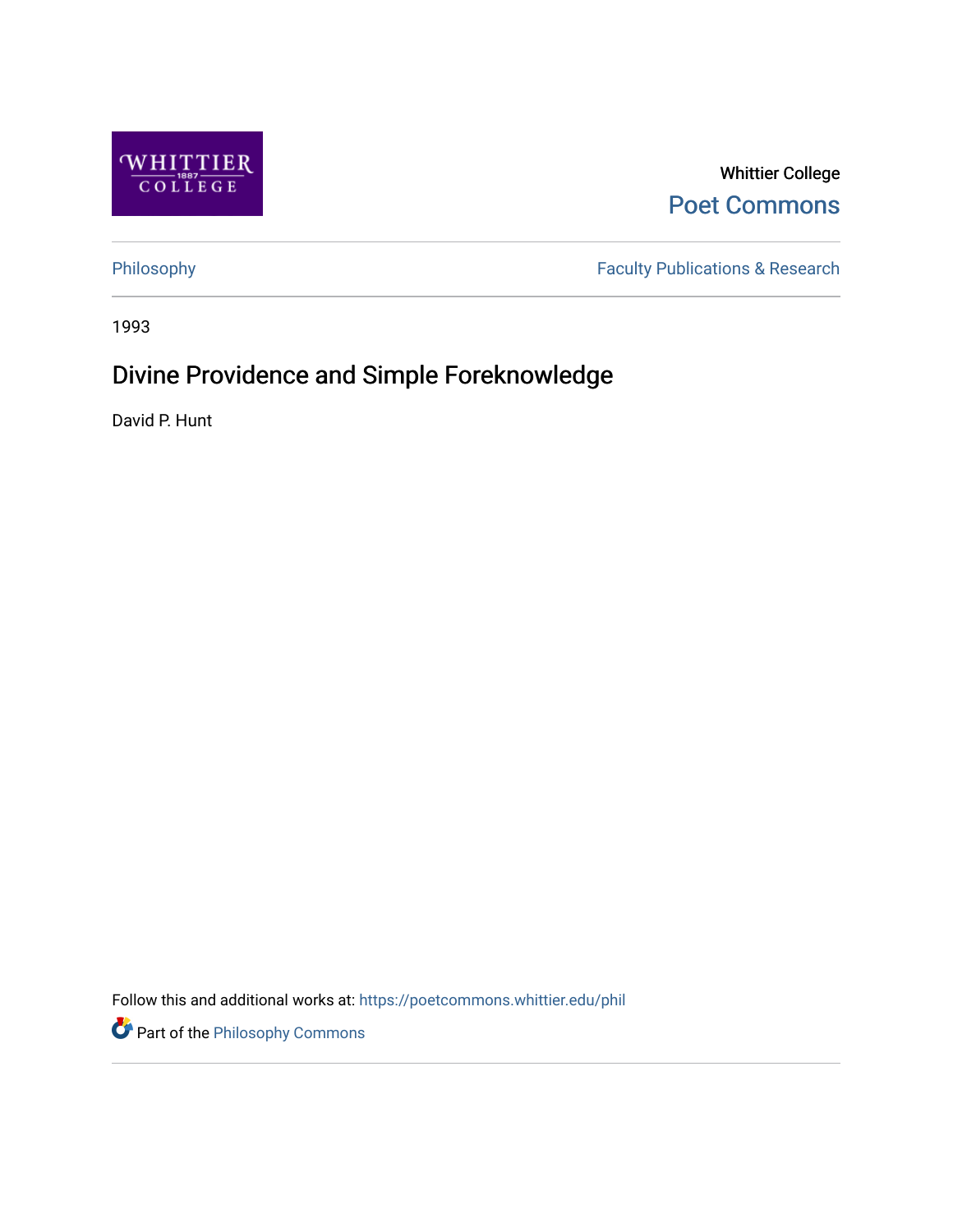# [Faith and Philosophy: Journal of the Society of Christian](https://place.asburyseminary.edu/faithandphilosophy)  [Philosophers](https://place.asburyseminary.edu/faithandphilosophy)

[Volume 10](https://place.asburyseminary.edu/faithandphilosophy/vol10) | [Issue 3](https://place.asburyseminary.edu/faithandphilosophy/vol10/iss3) Article 8

7-1-1993

## Divine Providence and Simple Foreknowledge

David P. Hunt

Follow this and additional works at: [https://place.asburyseminary.edu/faithandphilosophy](https://place.asburyseminary.edu/faithandphilosophy?utm_source=place.asburyseminary.edu%2Ffaithandphilosophy%2Fvol10%2Fiss3%2F8&utm_medium=PDF&utm_campaign=PDFCoverPages)

## Recommended Citation

Hunt, David P. (1993) "Divine Providence and Simple Foreknowledge," Faith and Philosophy: Journal of the Society of Christian Philosophers: Vol. 10 : Iss. 3 , Article 8. DOI: 10.5840/faithphil19931036 Available at: [https://place.asburyseminary.edu/faithandphilosophy/vol10/iss3/8](https://place.asburyseminary.edu/faithandphilosophy/vol10/iss3/8?utm_source=place.asburyseminary.edu%2Ffaithandphilosophy%2Fvol10%2Fiss3%2F8&utm_medium=PDF&utm_campaign=PDFCoverPages)

This Article is brought to you for free and open access by the Journals at ePLACE: preserving, learning, and creative exchange. It has been accepted for inclusion in Faith and Philosophy: Journal of the Society of Christian Philosophers by an authorized editor of ePLACE: preserving, learning, and creative exchange.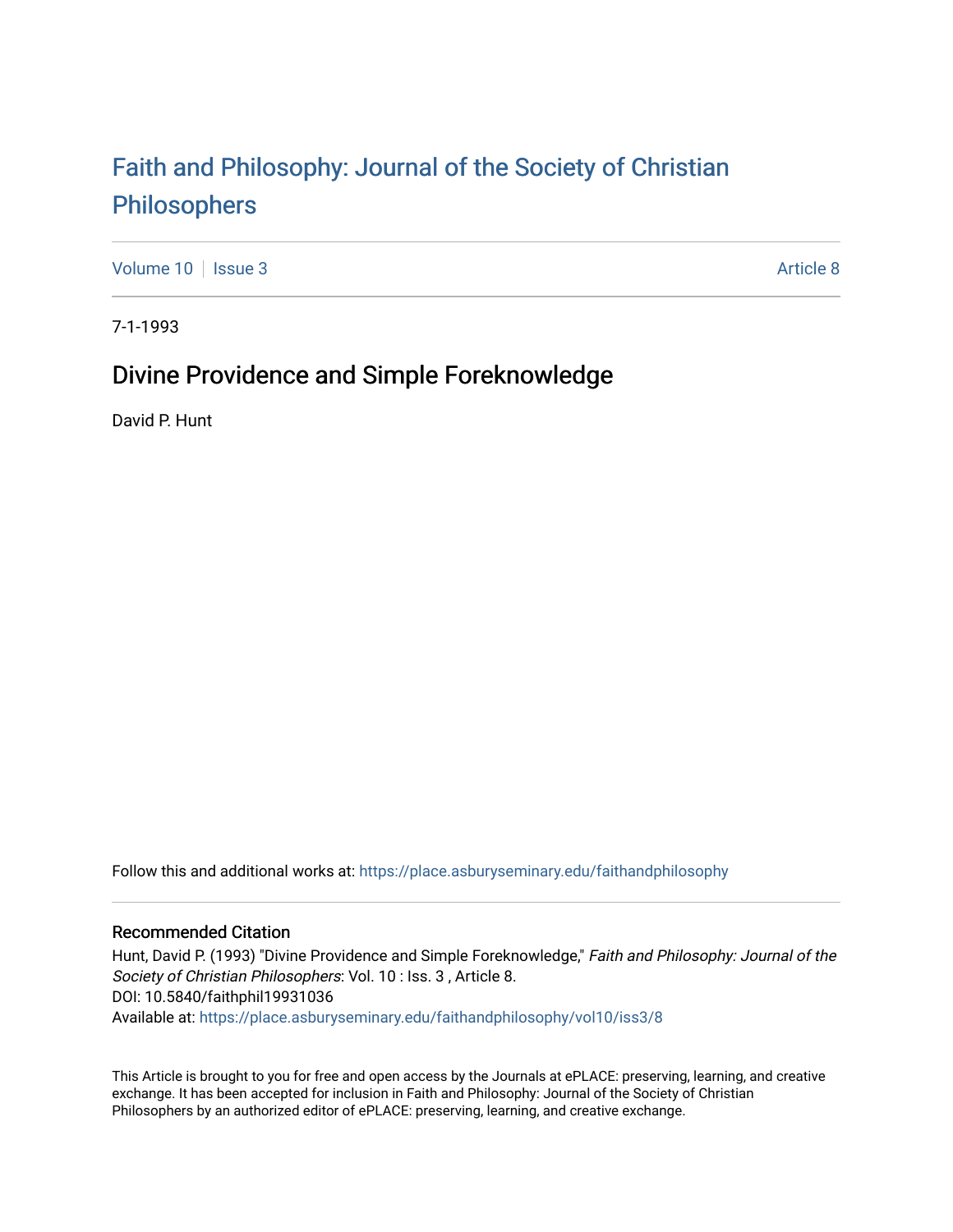## DIVINE PROVIDENCE AND SIMPLE FOREKNOWLEDGE

## David P. Hunt

A mainstay of the traditional doctrine of divine omniscience is the assumption that foreknowledge can make an essential contribution to God's providential action in the world. The tendency in recent analyses, however, is to regard the providential use of foreknowledge as *self-stultifying.* I argue that this conclusion is premature: neither the "metaphysical" nor the "doxastic" objection employed by the critics is sufficient to nullify a significant providential appeal to foreknowledge. Thus there is no reason to embrace either of the "solutions" proposed by the critics: the rejection of foreknowledge, or its assimilation to middle knowledge.

While the scriptural evidence alone is doubtless subject to more than one interpretation, there are at least a couple of reasons why most theists have thought it important to attribute complete knowledge of the future to God. The first is simply that divine omniprescience makes God *smarter* than He would be otherwise. This justification can be elaborated into an argument as follows: (i) God, as St. Anselm put it in a famous formula, is a "being than which none greater can be conceived;" but (ii) we can conceive a being possessing omniprescience; (iii) such a being would be greater than one that lacked omniprescience; therefore (iv) God cannot lack (and so must possess) omniprescience. We might think of this first argument as setting forth the *ontological* basis for God's complete foreknowledge.

The other major argument for divine omniprescience is that it is required by any adequate conception of divine *providence.* This point is less amenable than the first one to expression as a formal argument, but the basic idea can be set forth as follows. Belief in God loses much (if not all) of its point if the world makes no more sense in light of this belief than it does in its absence. Now if it is the mere *existence* of a world that is thought to require explanation, then nothing stronger than deism is needed for the job; but if God is also relied upon to make sense out of human history and the individual lives that make it up, then it is necessary to move from the remote *primum movens* of deism to the Heavenly Father of theism. Since the theistic God is called upon to guarantee the meaningfulness of life and the final triumph of good over evil, it looks like He will have to reserve to Himself ultimate control over the course of events. But divine control will be hamstrung and

FAITH AND PHILOSOPHY Vol. 10 No.3 July 1993 All rights reserved.

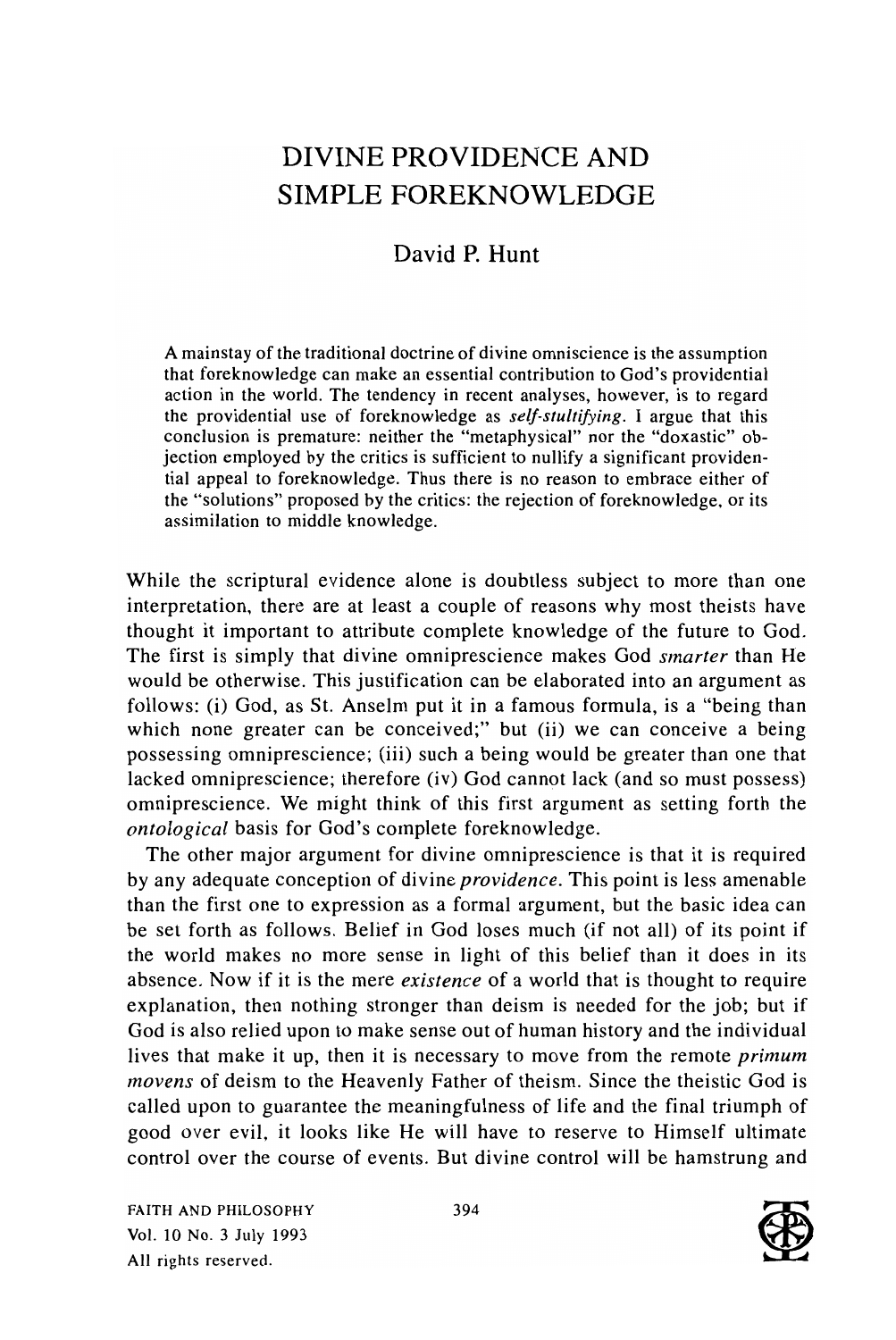God's purposes jeopardized if events can ever catch Him by *surprise,* or find Him *unprepared,* or force Him to *react* after the fact to patch things up. This means that God must have the ability to anticipate where events are headed. Since the world includes voluntary agents possessing the power to initiate new directions in the stream of events, the future cannot be anticipated simply by understanding the present tendencies of things. It would appear, then, that the kind of providential control expected of a theistic God is possible only on the assumption of foreknowledge.

Unfortunately, the ontological and providential arguments for divine foreknowledge are matched by powerful arguments on the other side. One kind of opposing argument maintains that foreknowledge is logically *impossible,*  on the grounds that there are no truths about the future to be known; another holds that the attribution of foreknowledge to God, while innocent of logical incoherence, is nevertheless *too costly,* since it is incompatible with the existence of voluntary agents; and yet another, while granting both the possibility and affordability of divine omniprescience, insists that foreknowledge is providentially *useless,* since a proper analysis of the providential appeal to foreknowledge shows such knowledge to be subversive of the very control it is supposed to be enhancing. Of course, logical impossibility and prohibitive costliness are far more compelling grounds for rejecting a divine attribute than is uselessness, and the attention paid to the first two arguments in the literature is a reflection of this. Nevertheless, the conclusion of the last argument is damaging enough: it would be a hollow victory indeed if the defenders of the traditional conception of God succeeded in establishing divine foreknowledge via the ontological argument only to find that such knowledge cannot be used by Him in the way presupposed by the providential argument.

It is the last of these challenges to foreknowledge-the practical challenge arising from objections to its providential utility—that I wish to examine in the pages ahead. The position that divine foreknowledge may contribute toward the providential governance of the world (which I shall refer to henceforth as 'the traditional view') seems to have fallen on hard times lately. Indeed, there appears to be something of a consensus forming around the idea that "there are [only] two accounts compatible with a libertarian view of freedom which stand a real chance of offering a coherent account of God's providential activity within the world": the "Molinist" account, according to which divine providence and foreknowledge are both dependent on God's middle knowledge, and the "Free-Will Theist" account, according to which both middle knowledge and foreknowledge are objectionable and God must therefore embark on providential endeavors without any precognitive guarantees.<sup>1</sup> If Molinism (which offers God even more providential control than the traditional view) and Free-Will Theism (which offers considerably less)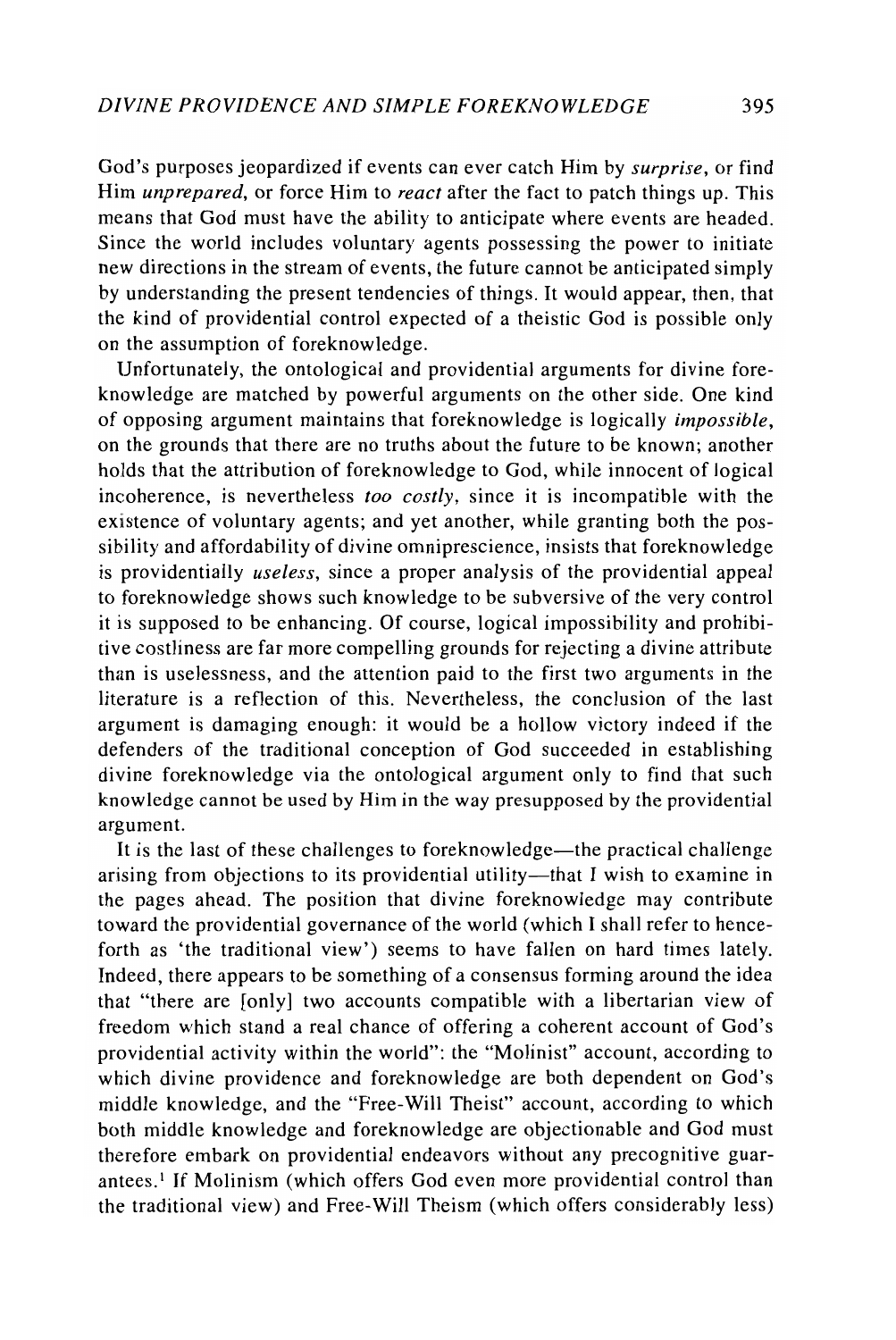really are the only coherent positions, the middle ground occupied by the traditional view is excluded, and anyone seeking more providential control than can be found in Free-Will Theism must accept the fact that "Molinism is the only game in town."2 If this assessment is correct, however, the coherence of a robust doctrine of divine providence rests on a theory which itself has been widely rejected as incoherent. I will not add to that discussion here;<sup>3</sup> but I do wish to suggest that this dismissal of the traditional view from the playing field is premature. My purpose in the present paper is to make a case for resisting the new consensus on the providential uselessness of foreknowledge.

I

In a story told by Richard Taylor, a character named 'Osmo' discovers a book recounting the future course of Osmo's own life, including his death in the crash of an airplane flying to Fort Wayne. The unerring accuracy with which the book's forecasts come true, one after the other, instills in Osmo a growing confidence in its pronouncements; indeed, it is soon clear that Osmo, through consulting the book, *knows* in advance what is going to happen to him. When events conspire to place him on the appointed flight at the appointed time, he desperately attempts to divert the plane away from Fort Wayne, only to have it crash as a result of those very efforts.4

Let us use the term 'providential control' simply to denote an agent's capacity for affecting the future in an intentional way, thus disengaging the concept from any necessary connection with the Deity and ignoring for present purposes any normative connotations the term may have. Then Osmo is clearly engaging in an attempt at providential control-namely, control over the time and circumstances of his death-and this attempt is inspired by foreknowledge. The sorry results of his mid-air intervention appear to illustrate the problematic nature of the providential use of foreknowledge. But what exactly *are* the problems that this episode is supposed to illustrate?

One problem, it might be thought, is that Osmo's appeal to foreknowledge is directed toward the logically incoherent task of changing a future that is unchangeable because it is fixed by the truth of the statements in the book. The first thing that needs to be said about this identification of the problem is that changing the future—that is, acting in such a way that something that will in fact happen does not in fact happen—is indeed incoherent. But this incoherence has nothing to do with whether the future is fixed or known (ignorance of the future would not make Osmo any more successful in changing it). If the future includes the predicted plane crash, Osmo's actions on board the plane might help *bring about* this future event (as they do in the story), or they might have *no effect at all* on this future event; what is impossible is that they should *prevent* this future event.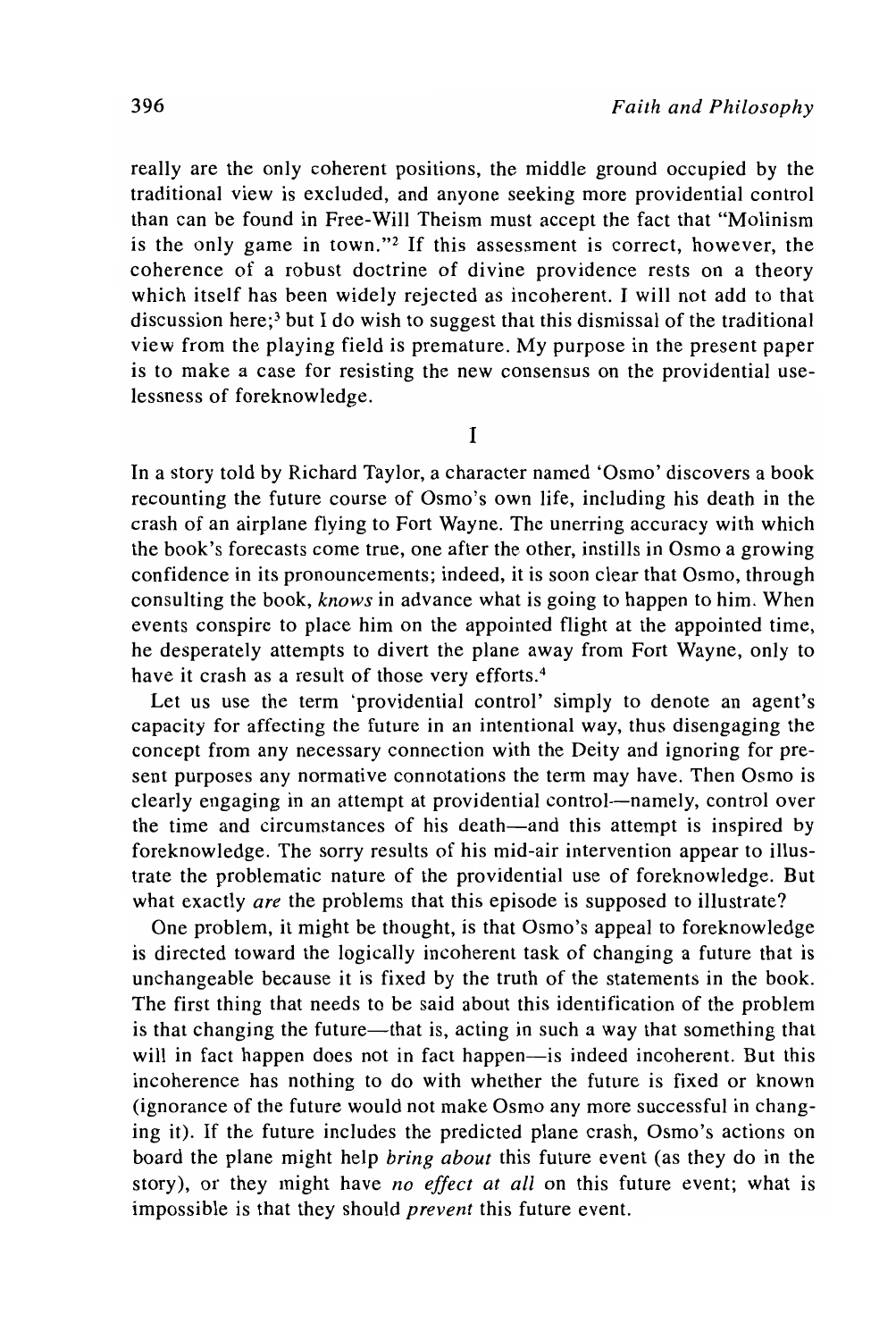It is a mistake, then, to make *changing the future* the criterion for providential success, and then identify the inevitability of failure under this criterion as the fundamental problem with the providential use of foreknowledge. Providential success, whether guided by foreknowledge or not, should be judged instead by whether one's actions help bring about a future that matches one's intentions. By this standard, Osmo could avoid failure through the simple expedient of changing his intentions (e.g., to acceptance of his impending death). Indeed, we can easily imagine other incidents from Osmo's life in which his providential employment of the foreknowledge available through the book is successful in just this sense. We might suppose, for example, that Osmo comes across the following sentence while reading chapter 28 of the book: "On May 8, while walking past 7th and Elm on his way to work, Osmo finds a lottery ticket bearing the winning numbers." Osmo rejoices at his pending good fortune, but reflects that he has never before taken that particular route to work. With the intention of finding the winning ticket, Osmo remembers as he leaves home on May 8 to follow a route that takes him by the corner of 7th and Elm; the ticket is there, and Osmo cashes it in for five million dollars. In this episode, unlike the one aboard the plane, Osmo makes successful use of the foreknowledge that is available to him through the book: it is *because* he foreknows his finding the ticket at 7th and Elm that he decides to take that route to work; it is *because* he decides to take that route to work that he finds the winning ticket; and his finding the ticket accords with his *intentions.* 

Clarifying the notion of providential success does nothing to alleviate the other aspect of the problem, which stems from the apparent fixity of the predicted events; for if the plane crash and the discovery of the ticket are fixed, Osmo's actions (whether successful or not) can't make any difference to what happens. This worry really consists of two parts: (1) that there *is*  nothing that would make a difference; and (2) that even if there is something that would make a difference, Osmo can't do it. But neither of these concerns has any foundation in the facts of Osmo's story. Regarding (1), an action presumably "makes a difference" if the results of performing that action would be different from the results of not performing it. But clearly, if Osmo does not board a plane that day, he will not die in a plane crash; and if he takes his usual route to work, he will not find the lottery ticket on the corner of 7th and Elm. There are no grounds, then, for maintaining that nothing could make a difference to what happens. As for (2), this concern seems to arise from the view that the plane crash and the discovery of the winning lottery ticket are "locked in" by Osmo's foreknowledge of them-since knowledge is never false, these events are bound to occur, and Osmo cannot do anything to prevent them from occurring (such as avoiding planes and keeping away from 7th and Elm). But this concern rests on a simple modal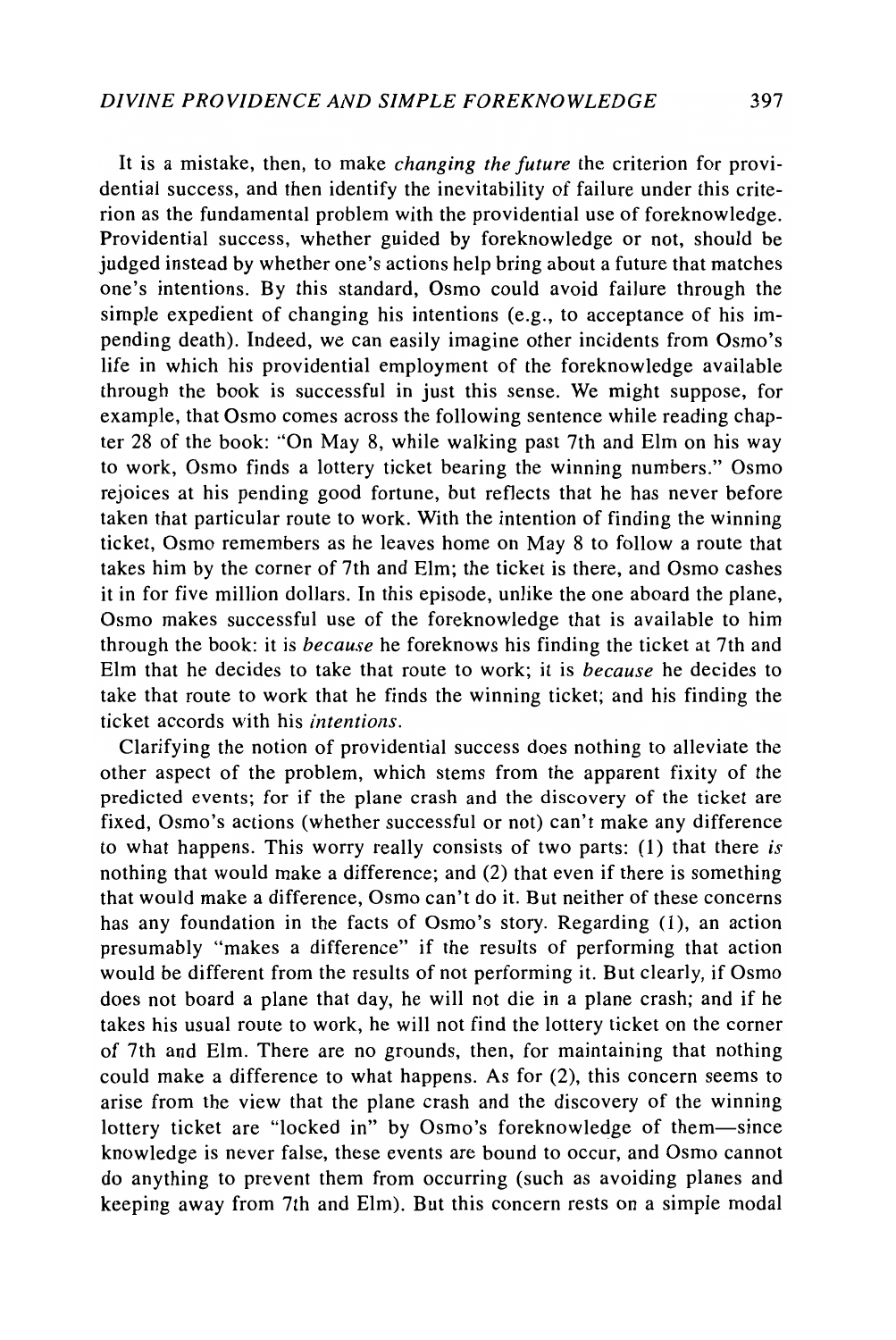fallacy endemic to arguments for fatalism. All that follows from the fact that Osmo will die on the plane, or win the lottery, is that he *won't* do anything to prevent these things; it does not follow that he *can't.* A world in which Osmo fails to walk by 7th and Elm on May 8 is not an impossible world containing a false knowledge-claim, but a possible world in which a belief that constitutes knowledge in the actual world does *not* constitute knowledge (because it is false).

Few critics of the providential use of foreknowledge would consciously make the mistakes embodied in this first statement of the problem. I have gone into them only because a fatalistic analysis of Osmo's situation is very seductive (Taylor himself being a notable victim), and we need to be on our guard against it. Once we have rejected this red herring it is easier to see where more credible threats to Osmo's use of foreknowledge might lie. Two of these are of particular importance.

The first of these problems presupposes a certain understanding of how Osmo's beliefs are connected to the future through the book. As Taylor tells the story, the connection begins with God's foreknowledge of events; God then conveys this information to a scribe who collects it in the book that later comes into Osmo's possession. Taylor says nothing about how God comes to have such know ledge, but it will be helpful in setting up this first problem if we suppose God to be equipped with what is called 'simple foreknowledge.' Simple foreknowledge is distinguished by its origin in a direct noninferential apprehension of the future. This capacity may be thought of as analogous to ordinary vision, except that its object lies in the future. The significance of this point is that "previsional" awareness, like ordinary vision, is *dependent*  (counterfactually, at least) on its (future) object. Now if God's knowledge that Osmo will find the winning lottery ticket at 7th and Elm is of this type, then it is dependent on the actual future event which is Osmo's finding of the ticket; Osmo's belief, too, is dependent on this future event, since it is dependent on God's knowledge. But not only is Osmo's belief dependent on the discovery of the ticket—in the story, Osmo's decision to walk by 7th and Elm is dependent on his belief, and his discovery of the ticket in turn is dependent on his decision. It looks like Osmo's discovery of the ticket involves a circle of dependence in which his foreknowledge helps bring about the very future that he foreknows. But the assumption that such a metaphysical "loop" is possible might well be incoherent. The principle at stake-call it the 'Metaphysical Principle'—can be stated as follows:

(MP) It is impossible that a decision depend on a belief whieh depends on a future event which depends on the original decision.<sup>5</sup>

I shall call the conflict between the Metaphysical Principle and the providential use of foreknowledge the 'Metaphysical Problem.'

The second problem afflicting Osmo's providential use of foreknowledge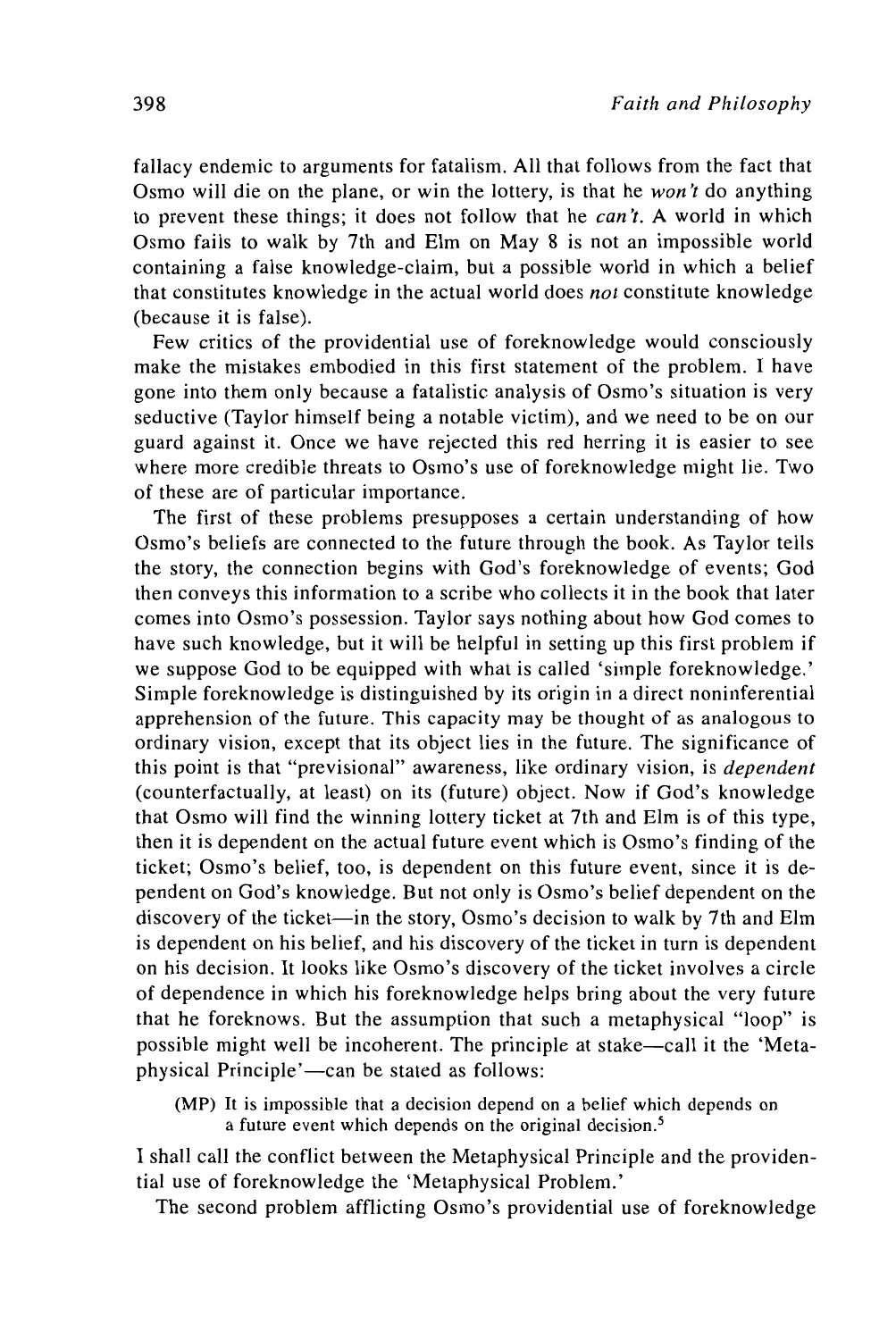is this. Osmo has come to believe what the book says, and what the book says is that he *will* (unconditionally) find the winning lottery ticket—a considerably stronger claim than the conditional, "If Osmo walks by the corner of 7th and Elm on May 8, *then* he will find the winning ticket." This unconditional belief is already in place when it comes time for Osmo to decide whether to deviate from his usual route to work on May 8. But this belief which precedes his decision is (in part) a belief about what he is going to decide. This conflicts with the maxim that "one cannot deliberate over what one already knows is going to happen," or as I shall phrase it,

(DP) It is impossible to hold the belief that *p* while deciding to bring it about that p.

I shall call this the 'Doxastic Principle,' and the threat it poses to the providential use of foreknowledge the 'Doxastic Problem.' Osmo can escape the Doxastic Problem, despite his antecedent knowledge of what is going to happen, only if his walking by the corner of 7th and Elm is not the result of a decision, or if he forgets the information imparted to him by the book prior to his making the decision. In either case he would be escaping the problem only by failing to make providential use of his foreknowledge.

We have identified two distinct problems with Osmo's exercise of providential control. Supposing for the moment that these problems are genuine, what implications do they have for providential control in general? More to the point, what implications do they have for the kind of control exercised by God?

The answer depends in part on the kind of foreknowledge that God possesses. Suppose God's foreknowledge involves projections from present or past conditions (call this 'projective foreknowledge'). Then it is not metaphysically dependent on future events, and the Metaphysical Problem does not arise. Neither does the Doxastic Problem. If God's inference from past to future is based on a contingent connection between events, then His inference must always be accompanied by the proviso, "so long as I do nothing to interfere." But then God cannot rely on the inference to yield foreknowledge unless He has already decided not to interfere; thus His decision not to interfere cannot be informed by His foreknowledge. If, on the other hand, God's inference is based on a necessary connection which is beyond the scope of His omnipotence to contravene, the future event which He knows on the basis of this necessary connection cannot be an object of providential control. In either case, other problems with projective foreknowledge undermine its providential employment, so that the conditions triggering the Doxastic Problem never arise.

Another kind of foreknowledge is based on inferences from middle knowledge (call this 'subjunctive foreknowledge'). Subjunctive foreknowledge clearly has the wrong parentage to trigger the Metaphysical Problem, and in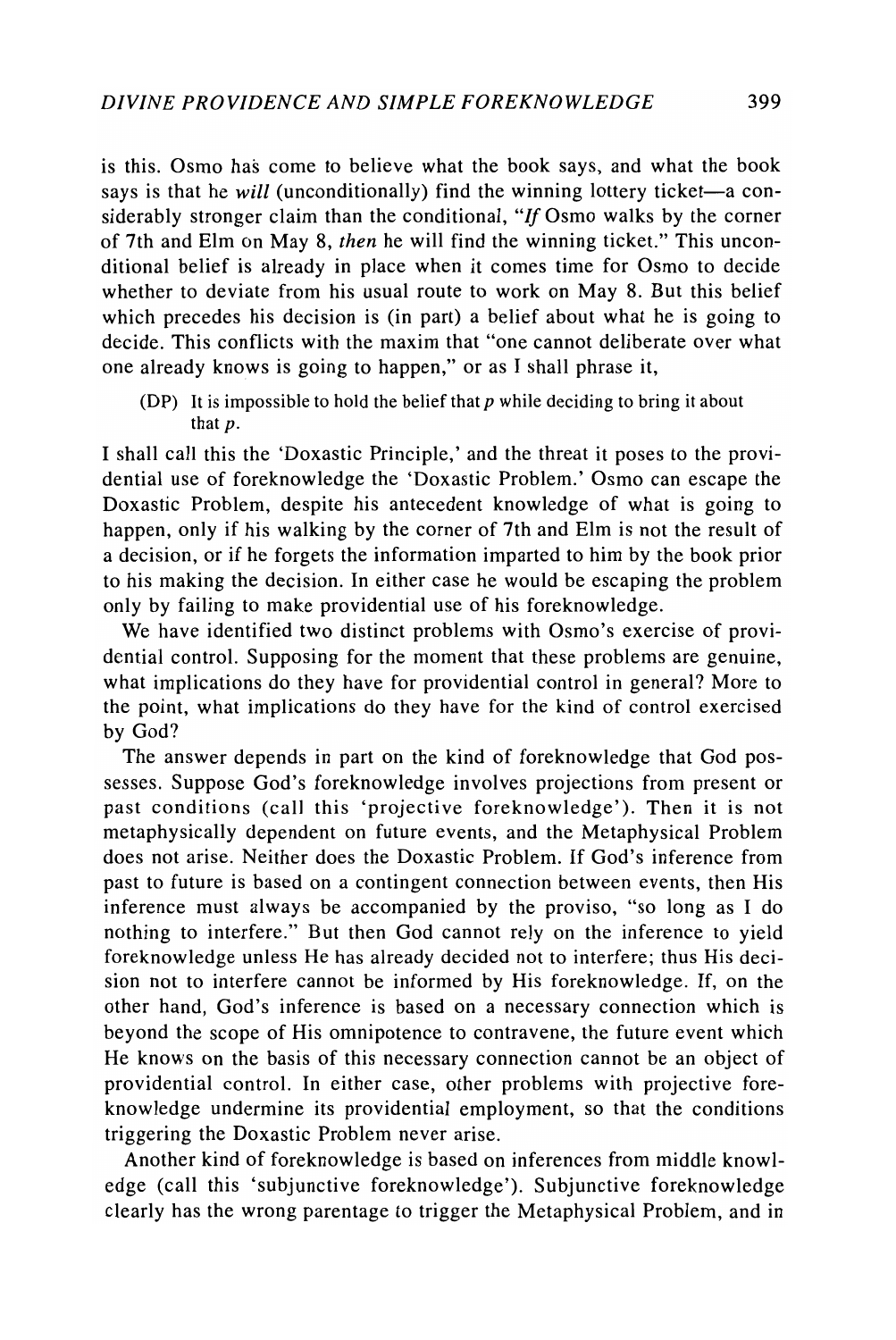any event, there is no occasion for it ever to be used providentially. Since middle knowledge is a far more potent resource for providential control than foreknowledge,6 a rational agent in command of this resource would surely base her providential decisions directly on middle knowledge, rather than first inferring subjunctive foreknowledge and then appealing to this inferior providential resource for guidance. Thus the beliefs that make up God's subjunctive foreknowledge would never stand to the objects of His providential decisions in the way required by the Doxastic Problem.

In sum, projective and subjunctive foreknowledge are providentially useless for reasons that have nothing to do with the Metaphysical and Doxastic Problems. This leaves simple foreknowledge as the only form of prescience that could contribute to divine providential controI.7 But since simple foreknowledge consists of beliefs that are dependent on future events and are available prior to providential decision-making, the possession of simple foreknowledge makes God's providential position at least potentially prone to both the Metaphysical and Doxastic Problems. For critics of the traditional view, God is in no better (if not an even worse) position for avoiding these problems than is Osmo. William Hasker, for example, claims that "simple foreknowledge is *entirely useless* for the doctrine of providence," and justifies this claim by appealing to a version of the Metaphysical Principle: "since the decision's *actually having been made* is presupposed by God's *knowledge*  of the future," Hasker writes, "he cannot possibly *use* that knowledge in deciding how to *influence* that decision." He then adds: "In the logical order of dependence of events, one might say, by the 'time' God knows something will happen, it is 'too late' either to *bring about* its happening or to *prevent*  it from happening."8 And similarly strong claims are made on behalf of the Doxastic Problem by Richard Taylor, Richard La Croix, and Tomis Kapitan. <sup>9</sup>

Whether these critics are correct in implicating God along with Osmo in providential futility depends in part on what thesis about the providential use of foreknowledge they take themselves to be refuting. We must turn now to a consideration of these theses.

## II

At a minimum, the position that foreknowledge can be providentially useful should entail that there are at least some conceivable cases in which the addition of simple foreknowledge to an agent's pool of knowledge would result in an incremental gain in the agent's providential control. Let us call this the *'Weak Thesis,'* and state it thus:

(WT) It is possible for *some* foreknowledge to contribute to *more* providential control than would be available with *no* foreknowledge.

Assuming for the moment the essential correctness of our analysis of Osmo's endeavors to make providential use of his foreknowledge, can we conclude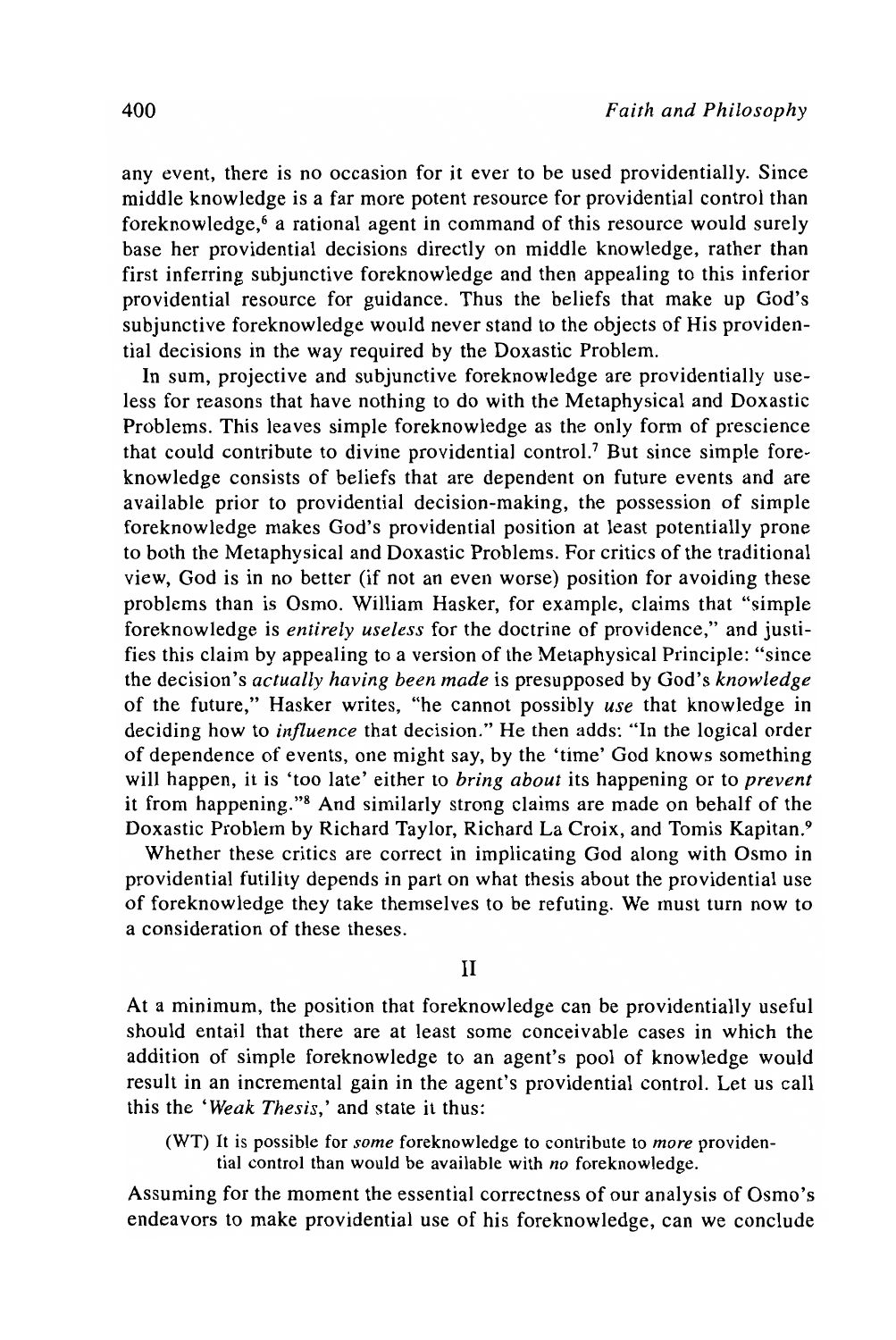that the Weak Thesis is unacceptable? We cannot. A striking fact about Osmo's encounters with death and the lottery is that the state of affairs over which he was endeavoring to exercise providential control was precisely the state of affairs foreknowledge of which was supposed to be contributing to that control. This feature of the cases is essential to generating the incoherence brought out in our analysis; but it is surely not a feature that is essential to the providential use of foreknowledge in general.

Suppose that I exercise control over my future liberty by *fleeing the country today* because I have precognized that *a warrant will be issued/or my arrest on Monday.* Here I utilize knowledge of the future to decide how to act in the present so as to bring about a certain result in the future, and thus employ foreknowledge in the exercise of providential control. But because my exercise of control (in this case, fleeing the country) neither involves, nor is believed by me to involve, the prevention or bringing about of any future state of affairs (in this case, the issuing of the warrant) which either contributes, or is believed by me to contribute, to my decision to exercise providential control, neither the Metaphysical nor the Doxastic Problem appears to have a foothold in this case.

That this is so may be clearest with respect to the Doxastic Problem. What is significant about the Weak Thesis is that it permits different objects for foreknowledge and providential decision-making. This helps against the Doxastic Problem in the following way. Since the Weak Thesis requires only that I have knowledge of *some* future events, it allows me to be ignorant of *others,*  and there is no reason why my decision and its consequences may not be among the future events of which I am ignorant at the time that I am making my decision. The possibility of different objects for foreknowledge and providential decision-making is not sufficient to ward off the Metaphysical Problem, however, since this problem may be triggered by distinct objects if they are connected in the right way. In particular, since the event which is the object of foreknowledge is later in time than any providential intervention based on that foreknowledge, this may raise the worry that it stands in the causal flow emanating from the intervention. For example, as soon as I respond to my foreknowledge of the pending arrest warrant with appropriate actions, such as purchasing a plane ticket, making large withdrawals from my savings accounts, etc., this can potentially affect the foreknown evente.g., my suspicious activities might then be noticed by the authorities, who pick me up sooner than planned. The worry, in short, is that my decision, which assumes a future event, may in turn affect that event, thus undermining the original assumption.

This worry appears to be a version of the idea that, unless my actions are simply impotent, I should be able to change the future. This idea, as we saw, is confused. If I correctly foresee some event, then that foreseen event is a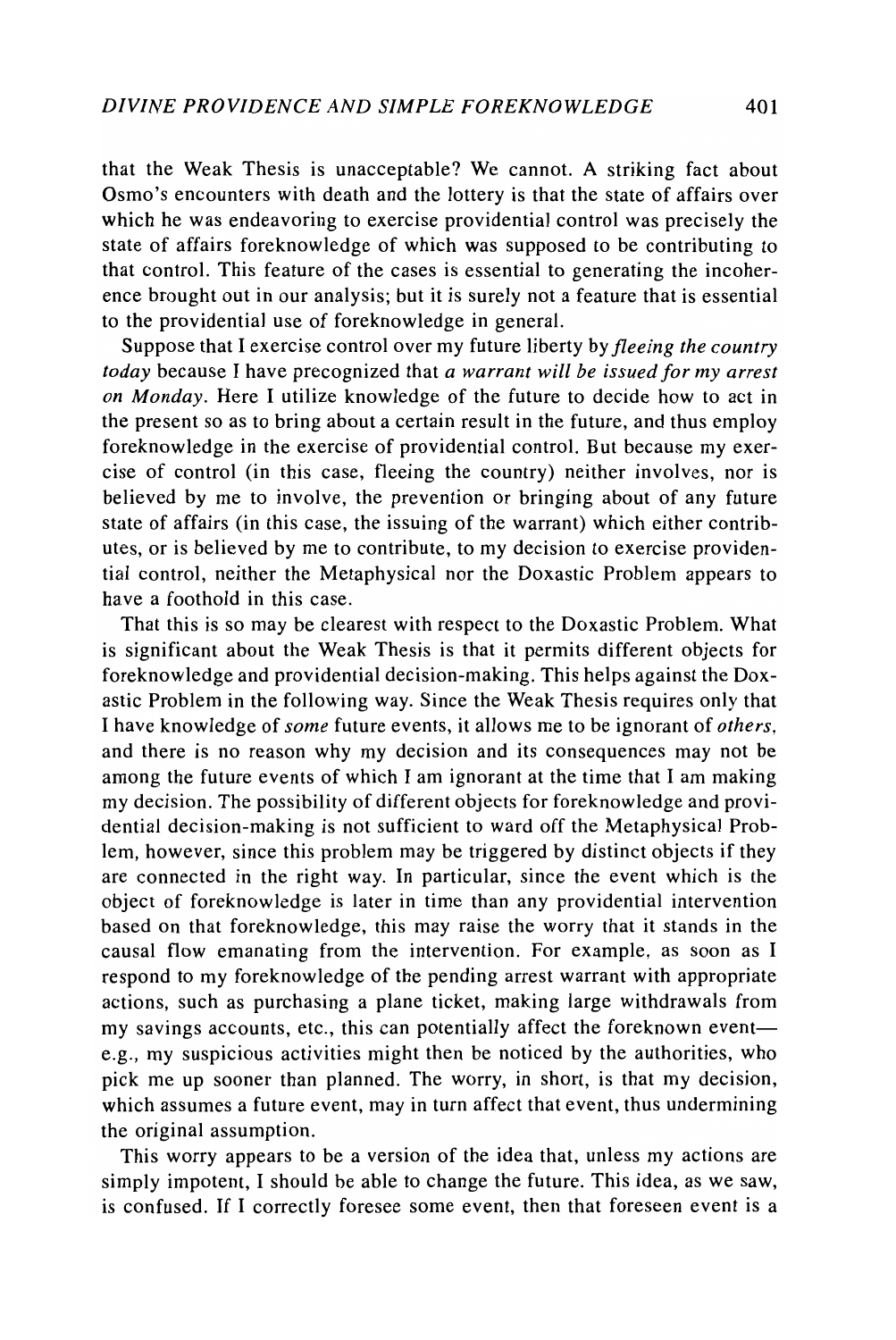product of any interventions leading up to it, including any interventions I might make on the basis of my foreknowledge; those interventions won't *change* the event, whatever that might mean. Even if I inject into the causal stream an action which would ordinarily conduce to the quashing of the warrant, my action is nevertheless *logically* compatible with the issuance of the warrant (since they are distinct events). Thus the most that can be said is that the future might contain a miracle preventing my action from having an adverse effect on the issuance of the warrant. This, of course, is nowhere near the logical (or metaphysical) contradiction needed if the Metaphysical Problem is to refute the Weak Thesis.

It appears, then, that there is no good reason to reject the Weak Thesis. A more difficult question concerns the relevance of the Weak Thesis to divine providence. The critic might argue that, while there may be cases of the providential appeal to foreknowledge which work out better than Osmo's, it doesn't follow that any of these include God. Let us consider briefly three ways the critic might endeavor to flesh out this concern. None of them is very compelling.

The first objection is this. The Weak Thesis is satisfied even if only a minimal amount of foreknowledge is making only a minimal contribution to providential control. But on the traditional doctrine, God's foreknowledge and providential control are far from minimal-indeed, God is supposed to exercise *substantial* providential control on the basis of *complete* foreknowledge. This is precisely what generates the problem to which the critic wishes to direct our attention. In sum, the Weak Thesis is theologically irrelevant because it doesn't capture those features of the divine situation that make the providential use of foreknowledge problematic. These require a stronger thesis to bring out.

In reply to this first objection, it must be admitted that the traditional doctrine *does* ask for more than the Weak Thesis delivers; it is incumbent on us, then, to examine some stronger theses as well. But the truth of the Weak Thesis is nevertheless relevant to divine providence, since it reminds us that there is a large middle ground between the providential aspirations of the traditionalist and the deflationary challenges of the critic. Should the critic succeed in undermining some stronger thesis to which the traditionalist is committed, the Weak Thesis at least offers a place to stop before falling all the way back to zero. The traditionalist would surely want to hold onto the *most* foreknowledge and providential control possible. The success of the Weak Thesis shows that this is more than none.

A second objection is implicit in an article by David Basinger, in which he examines the adequacy of various forms of knowledge (present knowledge, middle knowledge, and simple foreknowledge) for the classical doctrine of divine providence. The crucial question that Basinger asks of each candidate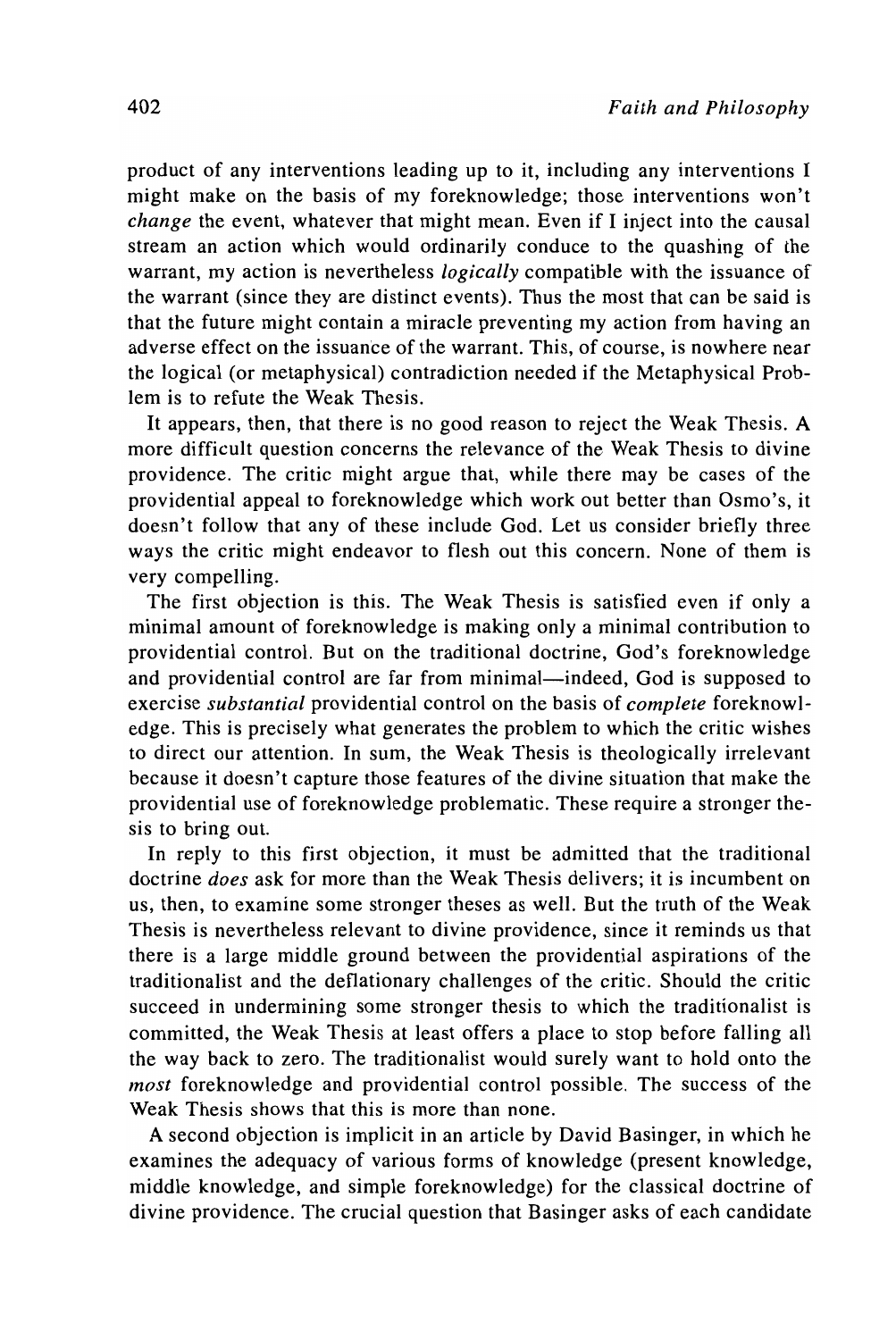is this: "Can [God] be assured ... that his decisions concerning future states of affairs involving free choices will have the desired results? Or must he ... gamble to some extent?"<sup>10</sup> It is clear that for Basinger any account of divine knowledge on which God ends up a "cosmic gambler" is to be rejected. Since God will undertake a providential intervention only when He knows that it will be successful, knowledge of the actual consequences of His action is itself a condition of His acting. This means that God makes providential use of simple foreknowledge only under conditions stronger than those set forth in the Weak Thesis.

One must ask, however, why God would require a guarantee of success before acting. Consider, for example, the providential arrangement of an *opportunity* which a person can either accept or decline. If it is ever the case that God would arrange such an opportunity even though He knew that it would be declined (and His wil1 go unfulfilled), Basinger's requirement of a providential guarantee is too strong. It may also be unattainable, if the Metaphysical Problem is genuine and the only source of a guarantee is simple foreknowledge. For Basinger, the ideal of guaranteed success makes sense because there is another source from which it can derive, namely, divine middle knowledge (if God brings about the antecedent of a true counterfactual of freedom, it is guaranteed that the consequent will occur).<sup>11</sup> But given the controversy surrounding this putative cognitive capacity, it is surely legitimate (and imperative) to explore how much divine providence can be purchased without drawing on the suspect currency of middle knowledge.

The third objection to the theological relevance of the Weak Thesis comes from a recent book by William Hasker. Hasker, as we have seen, takes a hard line against the providential use of foreknowledge; moreover, he clearly intends to extend this line to the Weak Thesis, since he formulates the position he is arguing against as one according to which "God, because he foreknows that a certain event will occur, may prearrange *other* factors in the situation in such a way as to produce the best overall result" $12$ —the very scenario which is supposed to save the Weak Thesis from Osmo-like gridlock. Hasker gives the following example of such a case: God foreknows the Allied encirclement at Dunkirk and begins arranging weather patterns so that the encirclement will coincide with heavy fog and calm seas, preventing the Luftwaffe from bombing and allowing the Allies to escape across the English Channel with minimal casualties. The reason this is incoherent, according to Hasker, is that the simple foreknowledge the traditionalist attributes to God must be a knowledge of concrete events rather than mere propositions, and concrete events presuppose "the entirety of the causally relevant past history of the universe,"<sup>13</sup> including any attempts at divine intervention. Since the concrete future event which is the Allied encirclement at Dunkirk is made up of innumerable lesser events (sentries peering into the night, planes returning to hangars, generals poring over maps), and the character of these events is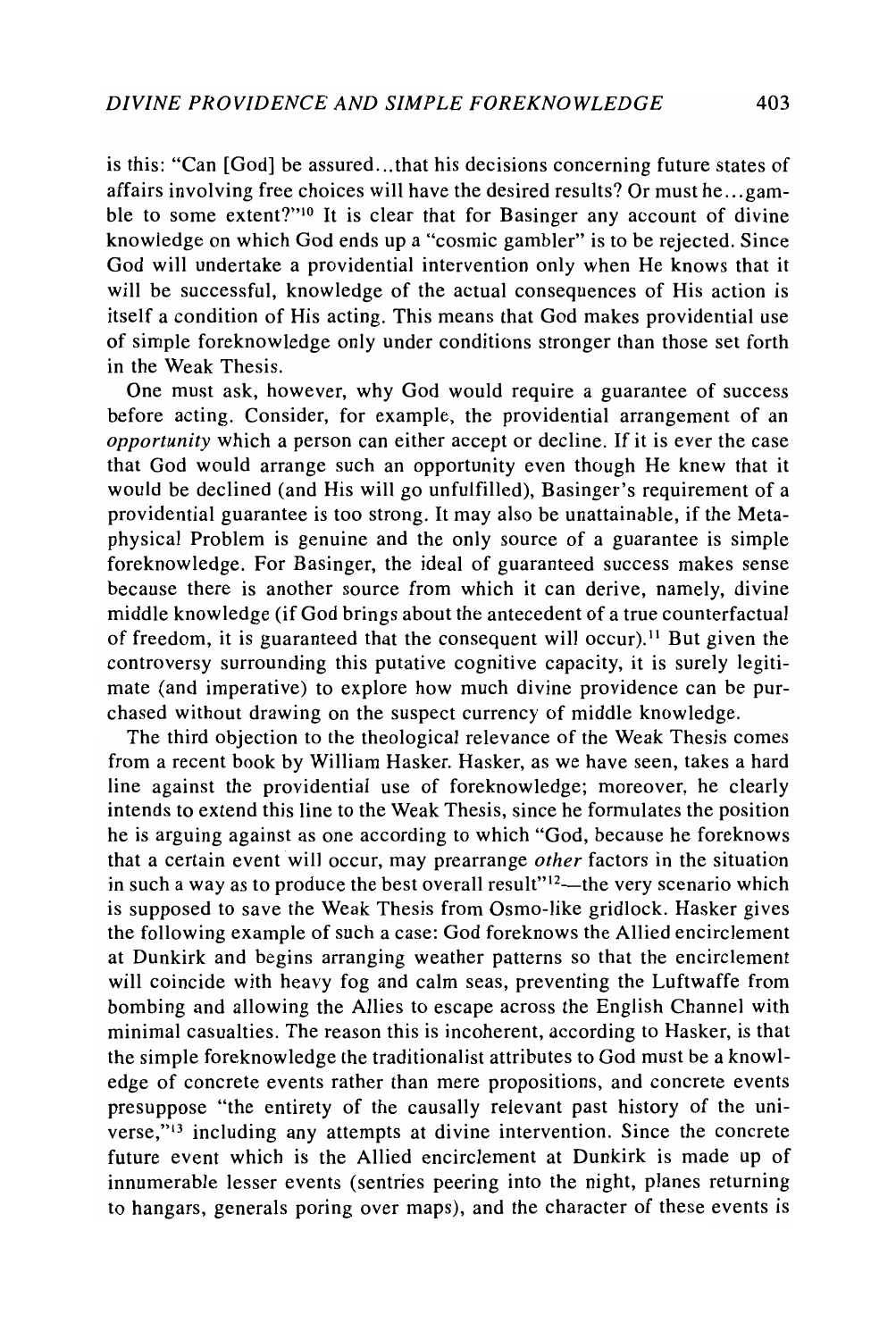influenced by the weather, God is basing his meteorological intervention on foreknowledge of a concrete event which is itself partly a product of that intervention. What Hasker appears to be arguing is that, once we grasp what divine simple foreknowledge really involves (namely, knowledge of concrete events rather than propositions), we will realize that God cannot satisfy the conditions of the Weak Thesis without also satisfying the conditions of some stronger thesis that triggers either the Metaphysical or Doxastic Problem (or both).

This objection is not convincing, however. In the first place, just because God *has* detailed concrete knowledge does not mean that these concrete details are providentially relevant. God intervenes to help the Allies, not because of a concrete event, but because of an abstraction from that event: the fact that the event constitutes *the encirclement of the Allies.* In the second place, Hasker has chosen for his example the kind of intervention that might not only contribute to the Allied escape but also affect the details of the encirclement. Not every intervention has this feature. Suppose instead that God, endowed with simple foreknowledge of the Allied encirclement, responds by accelerating the spoilage of a consignment of sausage which is scheduled to be served to the German troops on the eve of the evacuation, with the result that the entire Luftwaffe is immobilized with food poisoning the following morning. It's not clear how Hasker's argument would work against a case like this; and if it doesn't, the Weak Thesis survives.

Finally, even if Hasker's argument is successful, the traditionalist might respond by retaining divine prescience but rejecting Hasker's account of it (perhaps denying that God's vision of concrete future events is 20120, or that foreknowledge of one event presupposes knowledge of the entire causally relevant past history of the universe). This may lead to a weaker thesis regarding the providential use of foreknowledge than the traditionalist may have hoped for, but partial foreknowledge combined with partial providential control is surely better than nothing. It is precisely because the Weak Thesis is better than nothing that it is theologically significant.

#### III

The Weak Thesis, then, appears to be immune to the kinds of problems that afflict Osmo's attempts to avoid death and win the lottery, and also to be theologically significant in case no stronger thesis is sustainable. But the traditionalist would surely *like* more than the Weak Thesis offers, if he can get it. The next question we must consider, then, is how far the Weak Thesis could be strengthened before generating either the Metaphysical or the Doxastic Problem. Since the apparent moral of the story of Osmo is that the providential use of foreknowledge is subject to failure when the object of foreknowledge and the object of providential control coincide, the critic needs to show that defenders of the traditional doctrine are committed to a thesis that entails the coincidence of these objects.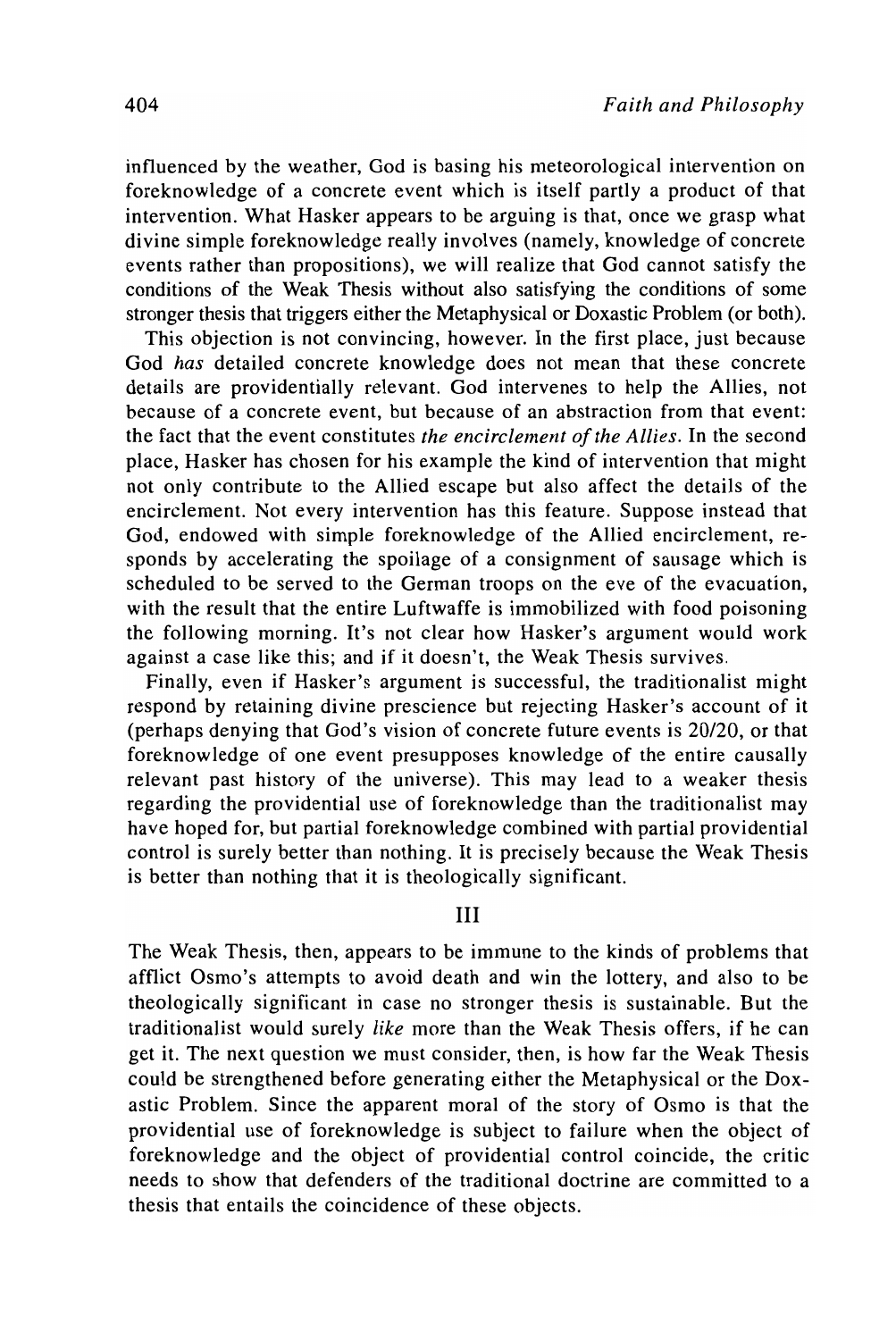One way to guarantee at least some coincidence in the objects of foreknowledge and of providential control is to add to the Weak Thesis the requirement that *either* foreknowledge *or* providential control be *complete.* If it is foreknowledge that is complete, then any consequence of any act of providential control is already known; and if it is providential control that is complete, then any foreknown event will be an object of providential control. Either way, any case satisfying the modified thesis would have to involve at least some Osmo-like attempt at providential control over an event whose occurrence (or the consequences of whose occurrence) is foreknown. Few defenders of the providential utility of foreknowledge, however, would endorse a thesis that requires divine control over every event, since this is generally thought to be incompatible with the existence of voluntary agents other than God. If the critic is to catch anything more than straw men (or hyper-Calvinists) in his net, he would be advised to forego an attack on this modification of the Weak Thesis and instead focus on the version that requires complete foreknowledge. This new thesis can be stated as follows:

(ST) It is possible for *complete* foreknowledge to contribute to *more* providential control than would be available with *no* foreknowledge.

I shall call this the' *Strong Thesis.'* 

Let us first consider the Strong Thesis in light of the Metaphysical Problem. This shouldn't detain us for long. If we were correct in concluding that the Weak Thesis avoids the Metaphysical Problem, the Strong Thesis must avoid it as well. The reason is that the Strong Thesis adds only the *possession* of complete foreknowledge to the provisions of the Weak Thesis; but the Metaphysical Problem depends on how foreknowledge is *used,* not on how much is *possessed.*  Consider, for example, its use in the case where I flee the country because I precognize the issuance of a warrant for my arrest—a use which we have seen to be innocent of any Osmo-like problems. Now imagine the range of my precognition to increase until complete foreknowledge is achieved. What is there in this increase in knowledge that could trigger the Metaphysical Problem? Most of what I learn along the way, such as the figures for next year's wheat harvest in the Ukraine and the name of the next Western to win an Academy Award, will be patently irrelevant to my attempts to stay out of jail. Of course, complete foreknowledge will include more relevant items as well: not only the issuance of the warrant (which was so providentially useful when I possessed only partial foreknowledge), but also the fact that next Tuesday I will be in Brazil. But so long as I don't base my decision to flee the country on my knowledge of where I will be next Tuesday, the Metaphysical Problem has no purchase on the situation. Since there is nothing in the Strong Thesis to require the providential *use*  of an item of foreknowledge which happens to coincide with the object of providential control, the Strong Thesis should be no more objectionable than the Weak when it comes to the Metaphysical Problem.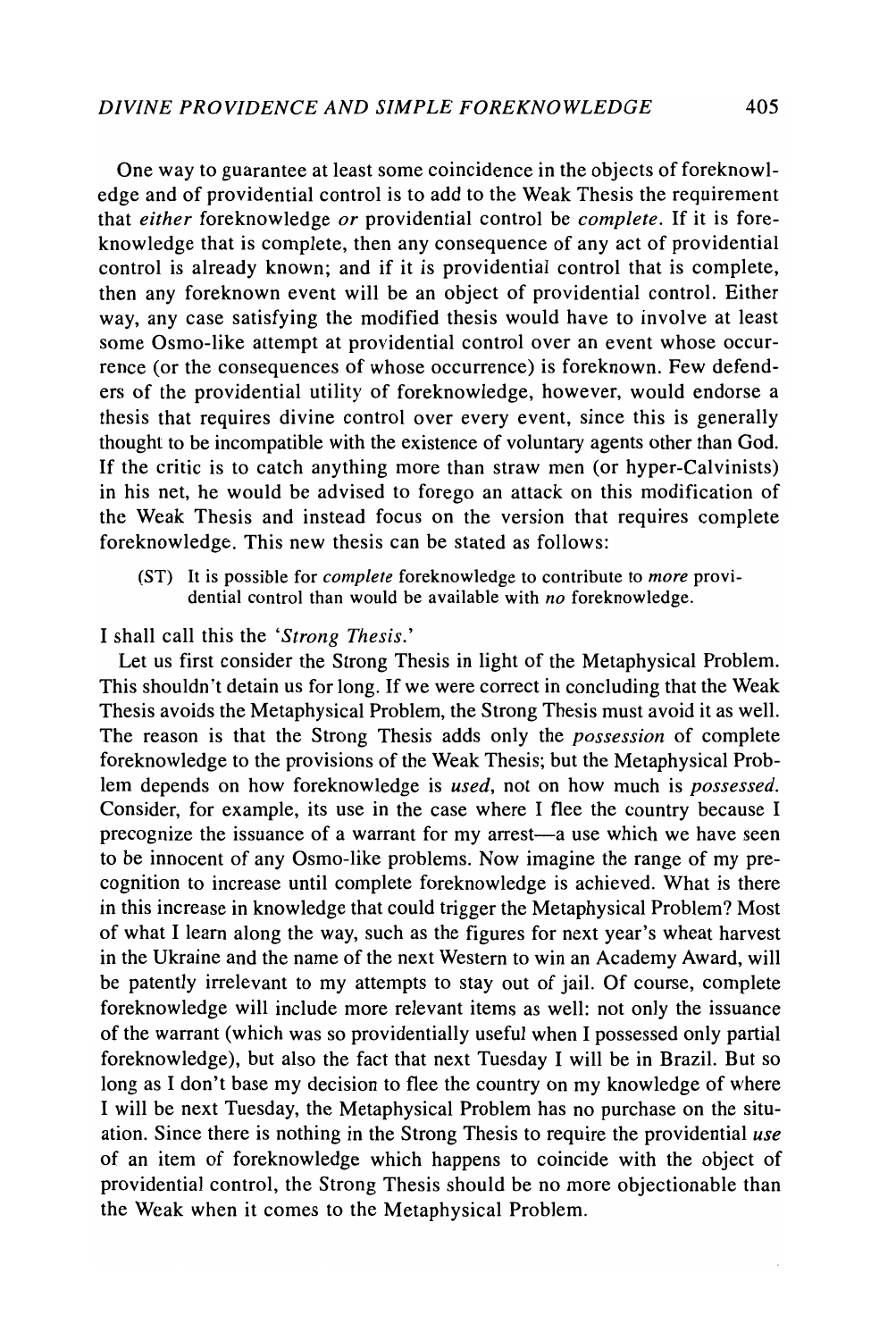The Strong Thesis may still seem pretty weak, since it does not include any requirement that the amount of providential control exceed a certain minimum. But it's not clear how any (plausible) strengthening of the providential component of the Strong Thesis would make it any easier for the critic to implicate it in the Metaphysical Problem. Consider, for example, the *Stronger Thesis:* 

(ST +) It is possible for *complete* foreknowledge to contribute to *more*  providential control than would be available with only *some* foreknowledge.

There is a problem specifying which bodies of partial foreknowledge must be providentially inferior to complete foreknowledge for the thesis to be true; but it clearly *cannot* be true unless at least some of the marginal gain from complete foreknowledge is *used,* not merely *possessed.* There is no basis in the Metaphysical Problem, however, for supposing that more providential control will not result from more foreknowledge. What the Metaphysical Problem reveals is the danger of using simple foreknowledge in such a way that circles of dependence are generated. But additional foreknowledge simply gives an agent greater flexibility to combine actions with precognitive grounds for action in ways that do not generate circles. Thus the Metaphysical Problem provides no reason for rejecting the Stronger Thesis. Nor is it even clear what threat it poses to the *Strongest Thesis:* 

(ST ++) It is possible for *complete* foreknowledge to contribute to *maximal*  providential control.

('Maximal providential control' refers here to the strongest control compatible with there being free agents other than God.) What the critic has to show is that there is no way to set up the dependence-relations required by the Strongest Thesis without generating a circle. But since maximal providential control does not encompass all foreknown events (in particular, it excludes events which are exercises of free will), this leaves open the possibility that foreknowledge of these uncontrolled events might be utilized in the production of maximal providential control in such a way that circularity is avoided-at least it is very difficult to see how the critic would go about proving the contrary.

So none of these theses—the Strong, the Stronger, or the Strongest—appears to force the Metaphysical Problem. This doesn't mean that we can't construct theses about God's providential use of foreknowledge that *would*  generate this problem. Consider, for example, the theses that would result from adding the following conditions to the Strong Thesis:

 $(C_1)$  that God must utilize *all* of His complete foreknowledge in every exercise of providential control that He undertakes (entailing that any providential act and its consequences will be not only foreknown but *used* by God in deciding to act in that way);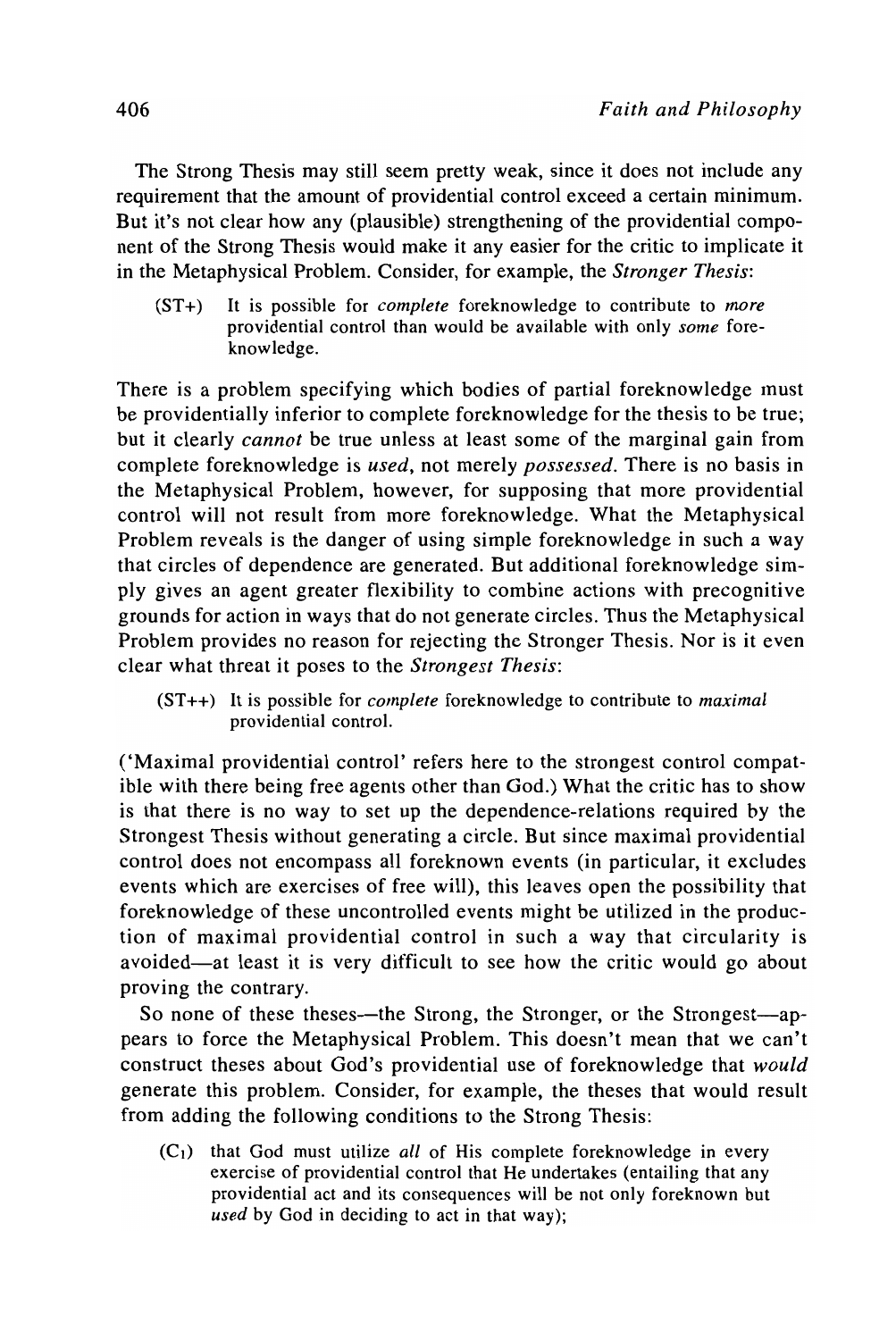- $(C_2)$  that every item in God's complete foreknowledge must be used for some exercise of providential control or another (entailing that every future event is such that some providential act is metaphysically dependent upon it);
- $(C_3)$  that every future event is the object of some exercise of the providential use of foreknowledge (entailing that every future event is metaphysically dependent on some providential act).<sup>14</sup>

But  $(C_1)$ - $(C_3)$  are obviously absurd conditions to attach to the providential use of foreknowledge, and no theist ought to accept them. Thus their involvement in the Metaphysical Problem has no implications for the traditional position on divine omniprescience.

The Metaphysical Problem does broach issues that are worth discussing further. For example, I have left the notion of *metaphysical dependence*  vague, and have refrained from questioning the Metaphysical Principle itself. Pursuing such questions might undercut the Metaphysical Problem even further. David Lewis, for one, maintains that causal loops, while *inexplicable,*  are nevertheless *possible* .15 If he is right, the Metaphysical Principle would have to be reformulated in terms of inexplicability rather than impossibility, and it's not clear what would be left of the Metaphysical Problem at that point. Nevertheless, enough has been said to warrant dismissing the Metaphysical Problem as a serious threat to the providential use of foreknowledge.

The strongest case against the Strong Thesis derives from the Doxastic Problem. The Metaphysical Problem requires that foreknowledge be *used* in quite specific ways, but we have failed to turn up any feature of God's providential situation that would force Him to comply with this requirement. The Doxastic Problem, on the other hand, requires only that foreknowledge (forebelief) be *possessed.* Thus the Strong Thesis, in positing the possession of complete foreknowledge, goes beyond the Weak Thesis in a way that is relevant to the Doxastic Problem.

Let us take a closer look at the effect the Doxastic Problem would have on the providential use of foreknowledge, assuming that the problem is genuine. The critic who admits the possibility of cases in which foreknowledge can improve the degree of one's providential control (e.g., my fleeing the country in light of advance intelligence that I am to be arrested) might still insist that foreknowledge can work in this case only because certain other facts about the future (e.g., that I actually wiII flee the country, and any other truths from which this one could be inferred) are excluded from the decision-process*foreknowledge* about some things requires *foreignorance* about other things if it is to be providentially useful. This relation between knowledge and ignorance can be clarified by distinguishing two factors relevant to judging the degree of an agent's providential control: one factor is how well-informed the agent is when deliberating over what to do (call this the *quality* of control); the other is the range of states of affairs over which the agent can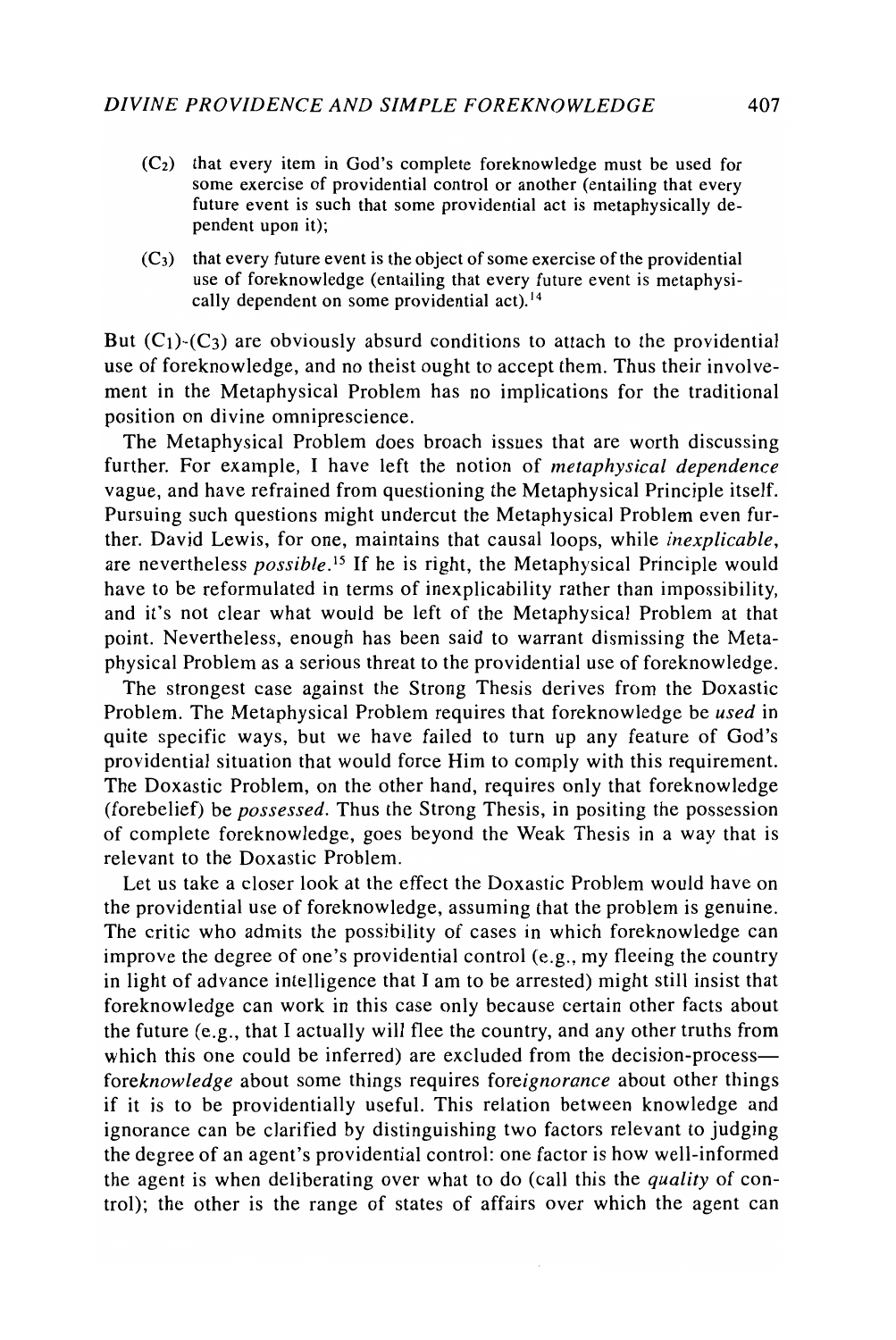exercise control (call this the *quantity* of control). Foreknowledge, like knowledge in general, makes its providential contribution by increasing the quality of an agent's control. But every future state of affairs that enters into the agent's foreknowledge is a state of affairs over which the agent can no longer exercise providential control, on pain of generating the Doxastic Problem. Thus every increase in quality means a decrease in quantity. Perhaps initially the loss in quantity will be eclipsed by the sharp rise in the quality of providential control made possible by foreknowledge, and the overall degree of providential control (some product of quantity x quality) will go up; but sooner or later the arc of control must flatten out and begin a steep plummet as the agent is left with fewer and fewer decisions about the future to which her awesome foreknowledge can contribute. At the end, endowed with total foreknowledge, the agent is equipped to make maximally informed decisions-but there is nothing left open to be decided. Providential control ends up stultified by too much knowledge. And, one might add, this is precisely the situation of an omniprescient God. <sup>16</sup>

This is a plausible picture, and its implications for the traditional view are devastating, since it shows that the possession of complete foreknowledge would not merely stymie all providential control *based on foreknowledge* (as under the Metaphysical Problem), but would stymie all providential control *simpliciter,* thus leaving the erstwhile controller even worse off than with no foreknowledge at all (since at least some providential control is available even without foreknowledge). This picture does, however, give further point to the earlier discussion of a fallback position for the traditionalist in case she is driven out of her favored position on divine providence. The rejection of complete foreknowledge, if it is warranted by the Doxastic Problem, should lead the theist to search for some optimal combination of (partial) foreknowledge with (partial) providential control. Such an optimal combination might plausibly be identified as the high point of the curve discussed in the preceding paragraph; and this high point, which corresponds to the maximum providential control available without middle knowledge, involves *some foreknowledge.* 

Of course, the idea that the traditionalist might have to accept partial foreknowledge combined with partial providential control assumes that the picture just presented is correct. There are grounds for doubting this, however.

IV

In discussing the Metaphysical Problem, I simply accepted the Metaphysical Principle and challenged instead the critic's claim that it conflicts with any thesis the traditionalist might be supposed to endorse regarding God's providential use of foreknowledge. A different strategy will have to be pursued as we examine the Doxastic Problem, however, since the principle at work here clearly *is* in conflict with the Strong Thesis. It appears that the only way to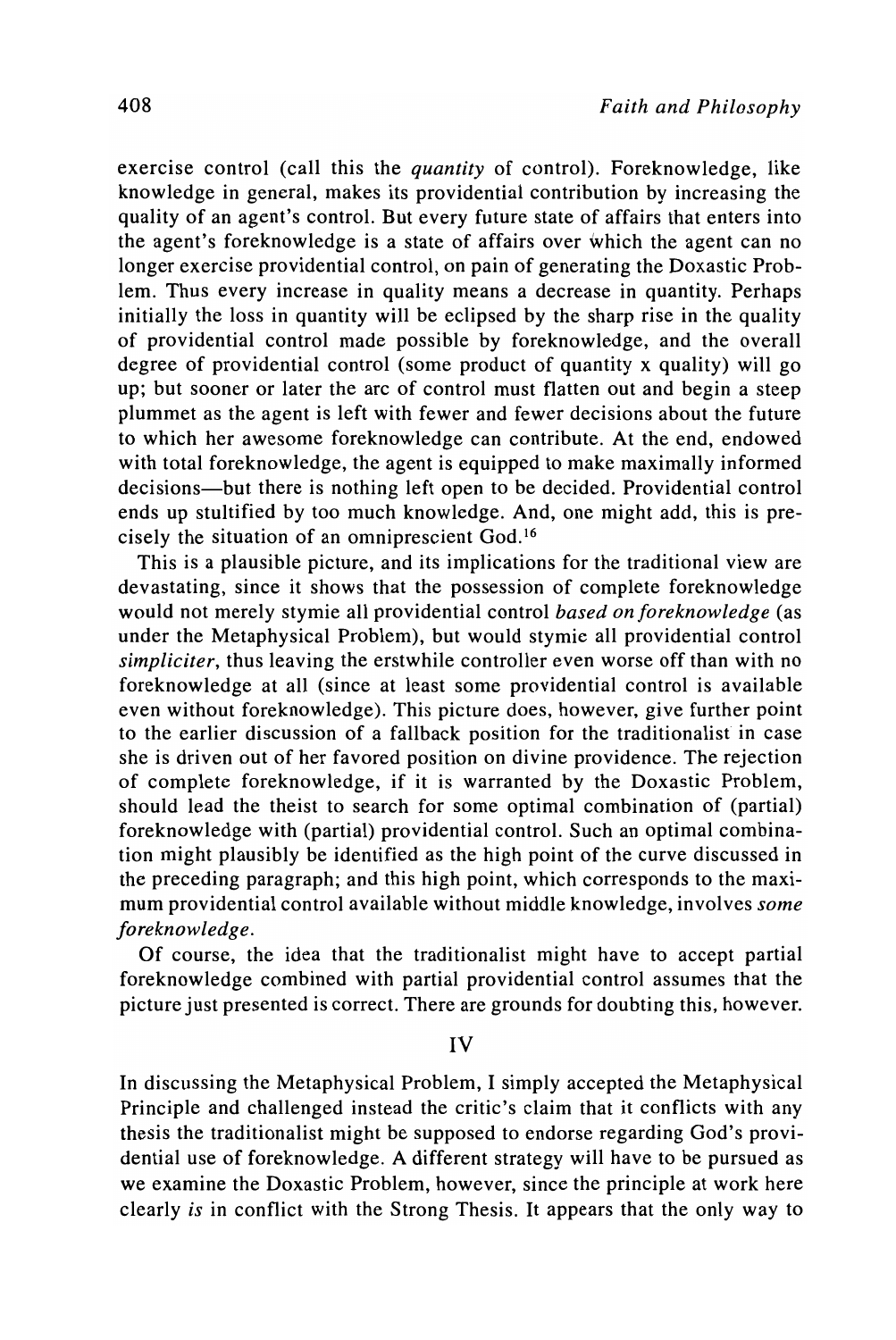prevent the Doxastic Problem from jeopardizing any minimally robust version of the traditional doctrine is to challenge the Doxastic Principle itself.

One way to do this is to examine the kind of knowledge that is supposed to be incompatible with decision-making. As Aristotle recognized, the person who is even now correctly identifying the most famous student of Socrates and the person who hasn't a clue occupy the endpoints of a wide cognitive spectrum. Between them lie, e.g., the person who knows but isn't thinking about it at the moment (this is the usual context for knowledge-attribution); the person who has learned the answer and still retains it, but is having trouble recalling it ("Come on, you know the answer!" we might say); the person who once knew, has since forgotten, but can still be reminded by some external stimulus; and the person who doesn't have the answer, but at least knows how to get it. Adopting a computer model, we might say that knowledge can exist in either an *accessed* or (as in the examples just cited) an *unaccessed* form. But the Doxastic Principle almost certainly requires accessed knowledge if it is to be at all plausible; thus the Strong Thesis can evade this problem *if* unaccessed beliefs may be counted in determining the extent of an agent's foreknowledge.

While the traditionalist may have reason to reject this conception of divine omniprescience, the existence of this alternative shows that criticisms based on the Doxastic Problem need to be supplemented by some discussion of God's cognitive structure if they are to have any chance of success. Moreover, this model can be used to strengthen the "optimal combination" proposal from the previous section. That proposal raises the question of how God could come by *some* foreknowledge without possessing *all* foreknowledge-in particular, how He could come by just those items of foreknowledge (and no others) that would optimize His providential control. But these questions can be answered by assuming the computer model, since God would then possess complete unaccessed foreknowledge and simply access whatever would maximize providential control without stultification. For example, suppose that God, wishing to aid the Allies, decides that the quality of His control will increase dramatically if He knows what Hitler will decide on a certain day. He then (and only then) accesses that knowledge. This limits God's actions in certain ways (e.g., He cannot know what Hitler will decide and then prevent Hitler from making that decision), but this loss is outweighed by the quality of control God can exercise over other future events.

We have seen how an appeal to "unaccessed" knowledge might be used to defend the Strong Thesis (assuming that unaccessed knowledge can count toward divine omniprescience), and also to consolidate an attractive fallback position for the traditionalist if the Strong Thesis proves untenable. But we can do better than this, since the Doxastic Principle itself is false. This principle, I believe, owes its almost universal acceptance to thought-experiments in which one attempts to violate it. Let us look at one of these.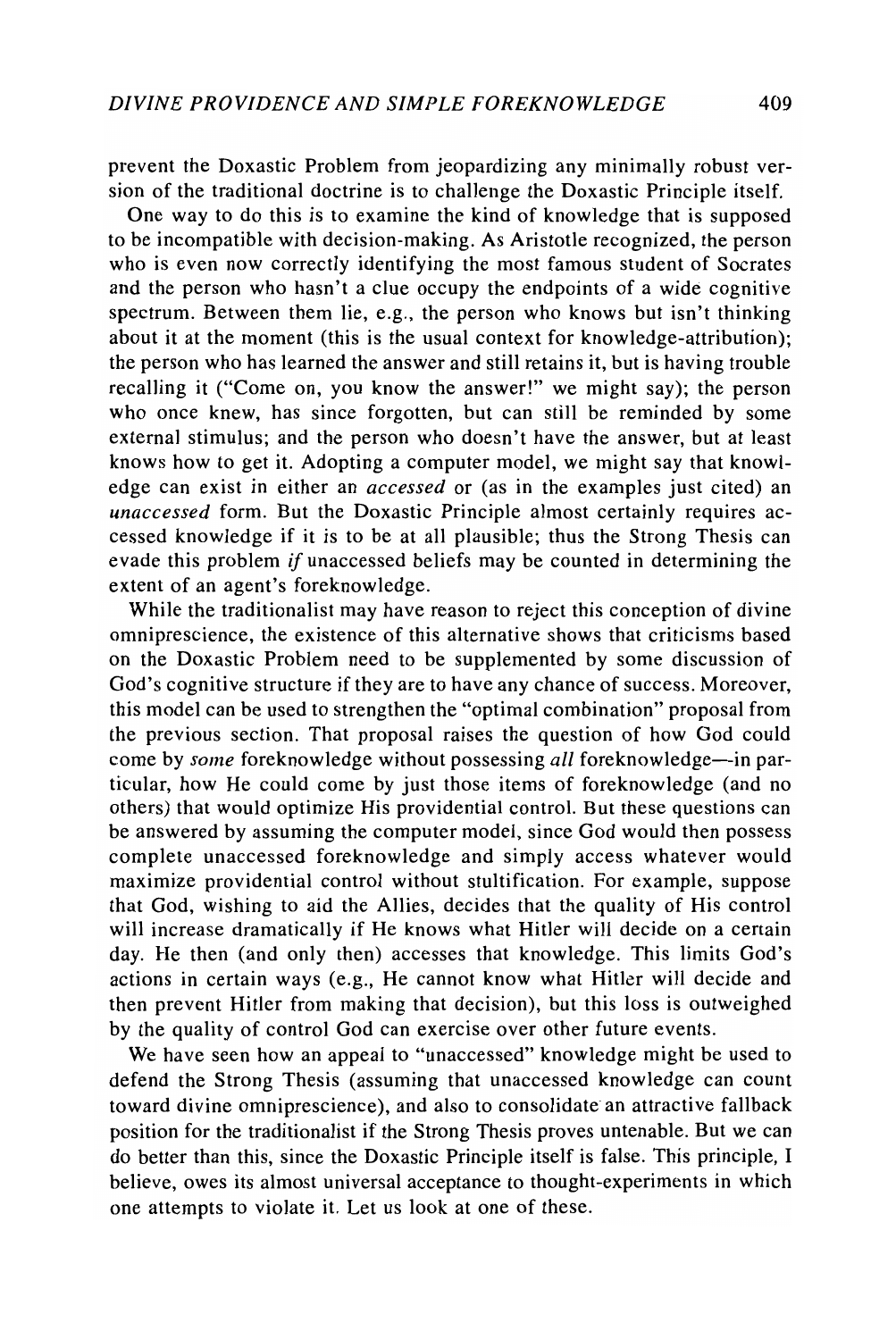Suppose that a young lady named Sally is being pressed to choose between two importuning suitors, Lester and Chester. She seeks advice from a fortuneteller. Instead of advice, however, she gets a prediction: "You will marry Chester." On the one hand, Sally's natural credulity in the presence of fortunetellers inclines her to believe what she is told; on the other hand, the identity of her future spouse depends on what she decides, and she has not yet decided. Is it possible in these circumstances for her to believe first and decide later? Apparently not. If she yields to her credulity, she thereby pre-empts any decision she might have made. In the wake of her belief that she will marry Chester, there is simply nothing left to be decided.

If the response to this case is correct, we should be able to find something in the Doxastic Principle to explain *why* it can't be violated. What is the connection between deciding and believing that renders it impossible to believe that *p* while deciding to bring it about that *p?* If deciding were simply one way of *coming to believe,* this would give us the desired connection, since one can't *come to* believe if one *already* believes.17 But this account of deciding must be rejected. There are other things involved in deciding, beyond simply coming to believe, and it is perfectly possible that someone who already knows what the decision will be might nevertheless persevere in deliberating in order to achieve some of these other things-for example, to secure a reassurance about the decision that comes from possessing good reasons.<sup>18</sup> Moreover, while foreknowledge and decision-making both lead to beliefs, what one comes to believe as a result of foreknowledge is a *propositional* belief about *what will happen,* whereas what one comes to believe as a result of deciding is a *practical* belief about *what to do.* The former does not entail the latter; even if the propositional belief is acquired first, it may still be necessary to go through the actual process of decision-making in order to achieve the practical belief.<sup>19</sup> Other critics have found the link between deciding and believing in the principle that deciding presupposes *believing that the future is open,* a presupposition that is violated when one holds a belief about how the future will turn out.<sup>20</sup> But why must Sally's belief that she will marry Chester undermine her belief in an open future? She has no grounds for supposing that she *must* marry Chester, or that she *can't* pursue another course of action. If she nevertheless looks upon her future as closed, it only proves that she is as credulous about fatalism as she is about fortune-tellers.

Once the fundamental weakness in the Doxastic Principle is exposed, it is easy to think of cases for which the principle seems false. Suppose that Sally, torn between Lester and Chester, looks in frustration for a coin to flip. "Heads it's Lester, tails it's Chester," she says. The fortune-teller, in whom Sally has absolute confidence, lends her a coin, predicting that she will decide in favor of Chester. Sally believes her. It is clear that Sally's belief *need not* abort the decision-process that she has initiated. She flips the coin, believing that it will come up tails (as entailed by her choice of decision-procedure together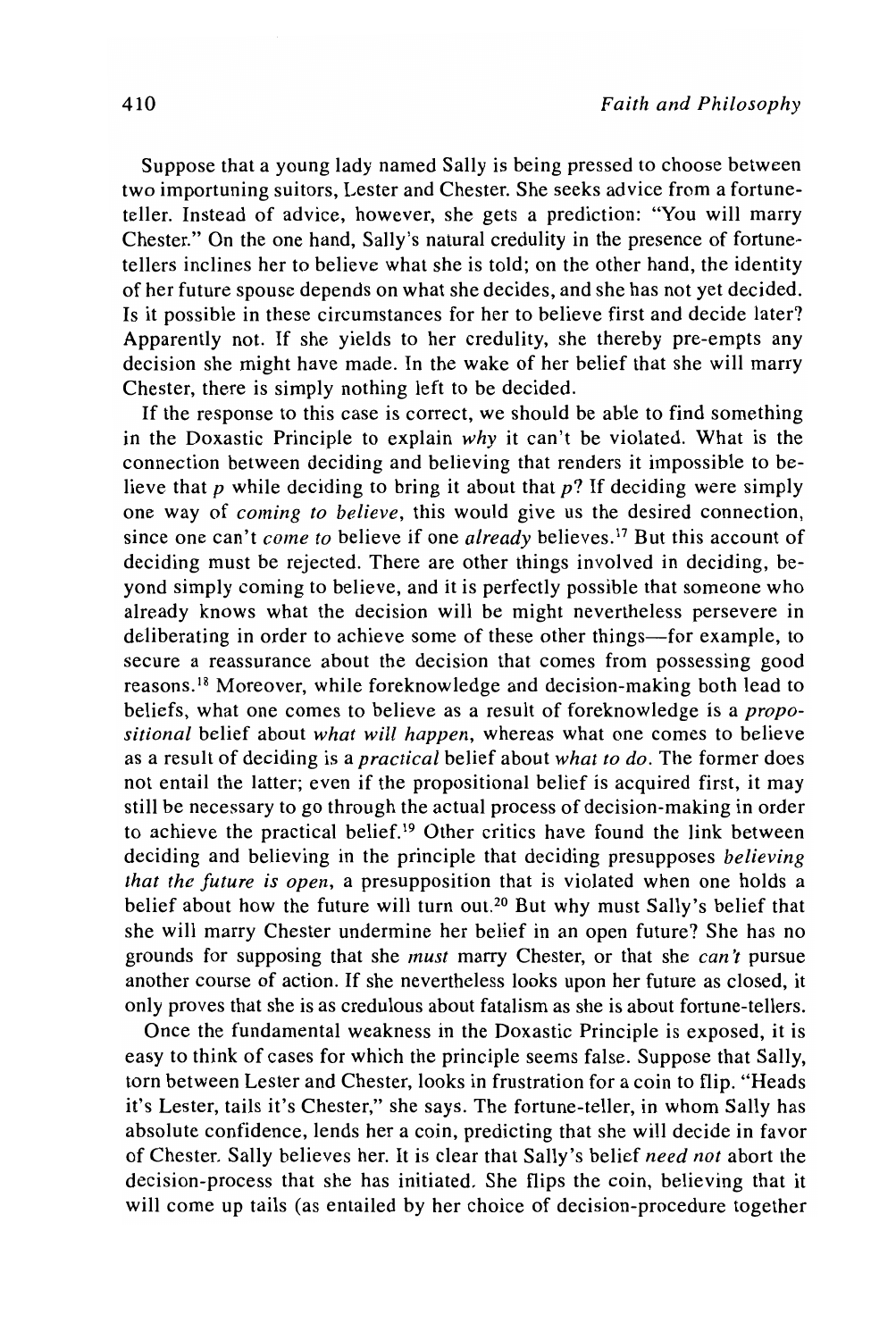with her credence in the fortune-teller's prediction). Note that, if the coin *were* to come up heads, she would decide in favor of Lester. Thus the decisionprocedure is not merely "idling." This is perfectly compatible with Sally holding a (corrigible) belief about the outcome of that procedure.

One objection, from an article by Tomis Kapitan, merits special comment here.<sup>21</sup> Kapitan's objection comes in reply to the following example offered by Philip Quinn: Smith knows that, if White invites him to a concert, he will decide to attend; he then learns that White will in fact invite him, and infers that he will decide to attend.<sup>22</sup> Kapitan argues in response that the real decision is made when Smith decides *to attend* if *invited,* and this decision *precedes* Smith's knowledge that he will attend-thus it does not violate the Doxastic Principle. According to Kapitan, Smith does not decide anything when the invitation actually arrives; he merely *implements* a decision taken earlier. Presumably Kapitan would offer a similar analysis of Sally's choice between suitors: the real decision is made when she decides to settle the matter by flipping a coin; the actual toss of the coin is merely the implementation of this prior decision.

While there is some initial plausibility to Kapitan's analysis (it is true, after all, that Smith and Sally have each made an important decision which *precedes* their foreknowledge), his conclusion should nevertheless be resisted. If one's assent to attend a concert does not count as a decision if one has already formulated the conditional decision *to attend* if *invited,* there may be few if any decisions *ever* made.

At the risk of oversimplifying, let us divide decisions into those based on *criteria* and those that are not. Take a very simple decision of the first sort whether or not to take an umbrella—which is to be settled according to the criterion: the presence or imminent threat of rain. To employ this criterion in a particular case means that I have *already* made the following conditional decision: if rain is falling or about to fall, I will take an umbrella. Now suppose that, on the basis of this criterion, I exit with an umbrella. If Kapitan's analysis is correct, I do not *decide* anything as I pass the umbrella rack on my way to the door-I merely implement a decision that I made some time ago when I chose a certain criterion, a criterion which now happens to be satisfied. Since no decision is made as I approach the door to go out, the Doxastic Principle is not violated if it happens that I knew yesterday, on the basis of a weather forecast, that I would take an umbrella with me today. But the same argument that leads to this conclusion will work for *any* decision based on a criterion. That means that the only genuine decisions—or at least the only decisions the Doxastic Principle should be construed as governing are criterionless. This is itself a *reductio* of Kapitan's argument; alternatively, it is proof that the Doxastic Principle is not a principle governing all decisions, but only a special class of decisions (and a rather primitive class at that). There is no reason to think that God makes such decisions-or if He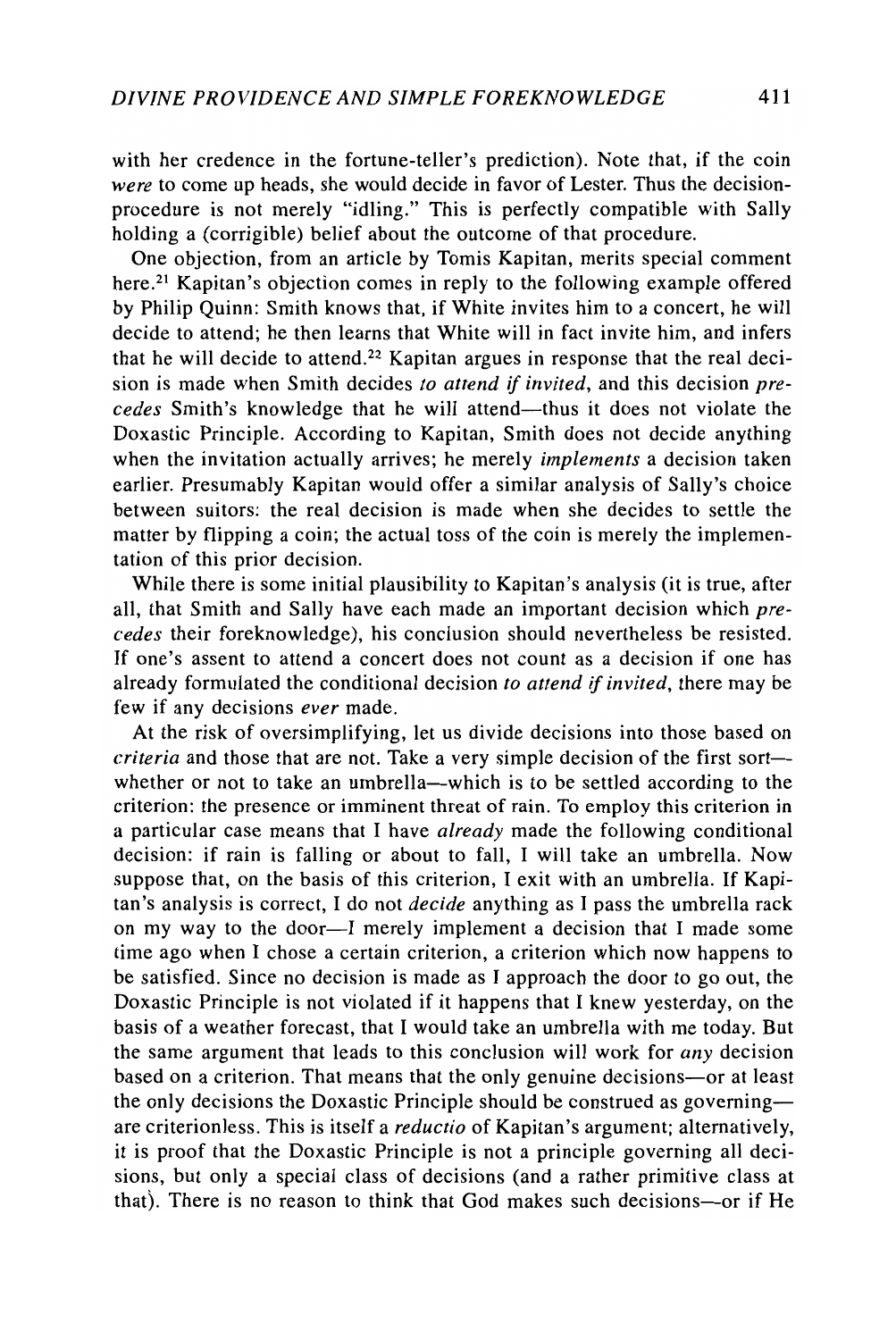does, that His providential governance would be jeopardized due to the stultification of such decisions by His complete foreknowledge. $23$ 

Since the Doxastic Principle cannot be used to impugn foreknowledge of decisions based on criteria, we are free to accept the following picture of how God might satisfy the Strong Thesis. The picture begins with God formulating judgments about what it would be best for Him to do in response to every possible set of conditions He might encounter. These judgments are of the form, "If X obtains, it would be best to do *Y."* Two points about such judgments should be noted. One is that they include the blueprints for every exercise of providential control that God might undertake. The other point is that, for some sets of conditions (including those involving the free choices of other agents), the best response is to take action before the conditions actually obtain; thus at least some of these judgments will be such that the conditions set forth in their antecedents are temporally later than the actions referred to in their consequents. Because God's will is directed unshakably toward the best, He relies on these judgments as He develops criteria for divine action. These criteria yield conditional decisions of the form, "If  $X$ obtains, I will do *Y."* These conditional decisions are independent of any knowledge God might have of the actual world; but once (in the logical order) these decisions are reached, He can draw on His knowledge of the actual world to determine which of these conditionals have true antecedents. Only then does He decide what response to make, and this response always follows the criteria He has adopted (since there could be no occasion for God to change His mind about these). Of course, He cannot act to implement a conditional decision unless He knows that its antecedent is true; in particular, for conditionals whose antecedents are temporally later than their consequents and refer to the choices of free agents, He cannot act unless He has simple foreknowledge. Thus simple foreknowledge allows God to undertake providential interventions that would not otherwise have been feasible, and only *complete* foreknowledge can guarantee that no conditional decision with a true antecedent will go unimplemented. This means that a God equipped with complete foreknowledge can satisfy not only the Strong Thesis, but the Stronger and (perhaps) the Strongest Theses as well.

In conclusion, I do not pretend to have solved all the problems surrounding the traditional view that omniprescience can play a useful role in God's providential governance of the world. What I do claim to have shown is that the standard criticisms of the traditional view, based on the Metaphysical and Doxastic Problems, do not succeed. If this claim is correct, the traditionalist is entitled to decline paying the price for divine providence set by the critic: the rejection of foreknowledge, or its assimilation to middle knowledge.

*Whittier College*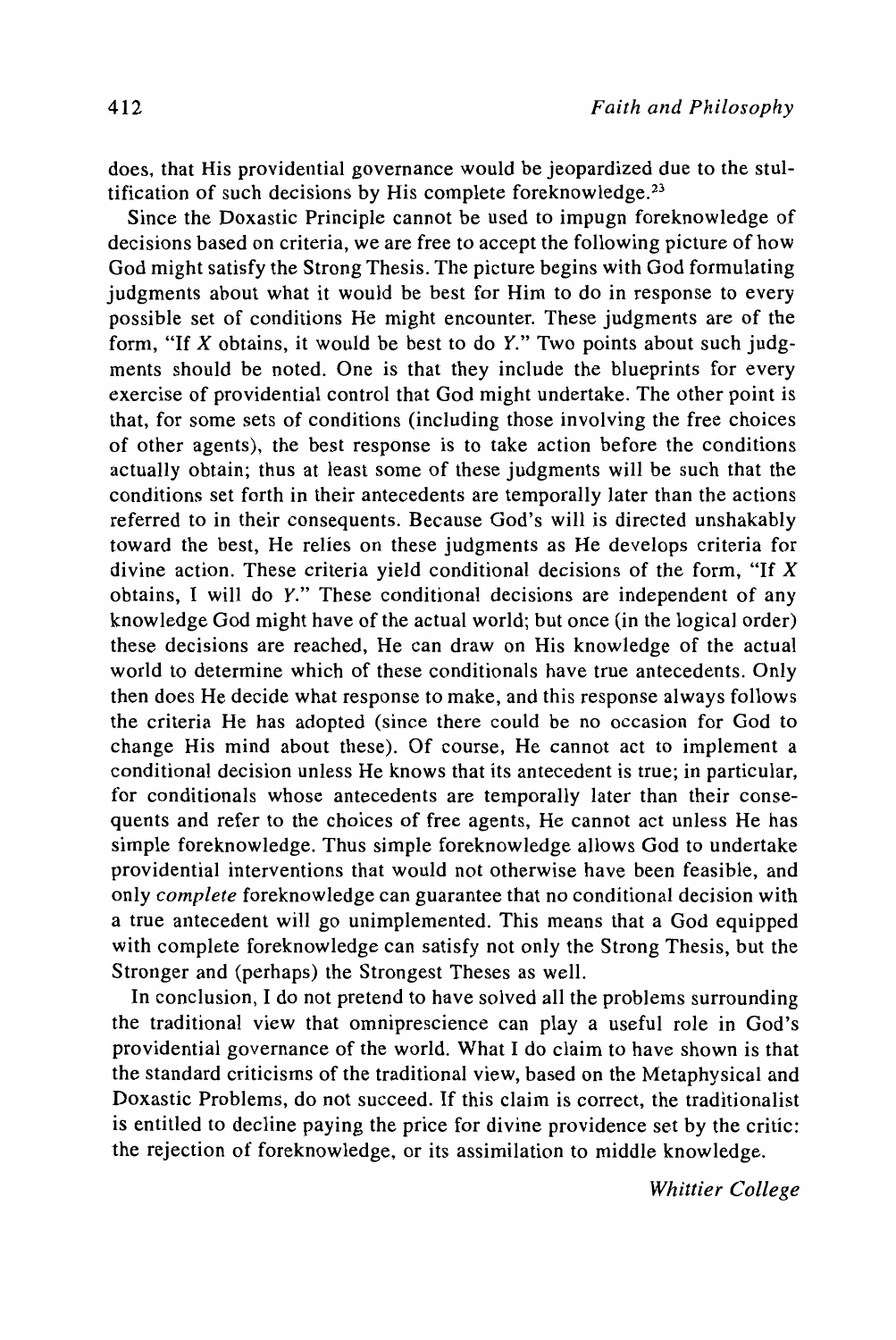### NOTES

1. Thomas P. Flint, "Hasker's *God, Time, and Knowledge," Philosophical Studies 60*  (Sept.-Oct. 1990), p. 103; I borrow the term 'Free-Will Theism' from William Hasker, "Providence and Evil: Three Theories," *Religious Studies* 28 (March 1992), pp. 91-105.

2. William Hasker, "Response to Thomas Flint," *Philosophical Studies* 60 (Sept.-Oct. 1990), p. 118.

3. I have expressed theoretical doubts about Molinism in "Middle Knowledge: The 'Foreknowledge Defense, '" *International Journal for Philosophy of Religion* 28 (August 1990), pp. 1-24, and practical doubts in "Middle Knowledge and the Soteriological Problem of Evil," *Religious Studies* 27 (March 1991), pp. 3-26.

4. *Metaphysics,* 3rd edition (Englewood Cliffs: Prentice-Hall, 1983), pp. 54-56.

5. (MP) may itself be an instance of a more general principle-e.g., "It is impossible that an event  $e_1$  depend on an event  $e_2$  which depends on an event  $e_3$  which depends on the original event  $e_1$ ." But given that I do not examine or challenge the principle in the present paper, it seems best to leave it in the more specific form that is directly relevant to the issue of divine providence. I hope to take up the truth of (MP) and related principles on another occasion.

6. How *much* more potent is a subject of some dispute. For a variety of opinions on this question, see: David Basinger, "Middle Knowledge and Classical Christian Thought," *Religious Studies* 22 (Sept./Dec. 1986), pp. 407-22; Alfred J. Freddoso, "Introduction," Luis de Molina's *On Divine Foreknowledge* (Part IV of the *Concordia),* trans., with intro. & notes, by Alfred J. Freddoso (Ithaca: Cornell U. Press, 1988); Thomas P. Flint, "Two Accounts of Providence," in *Divine and Human Action: Essays in the Metaphysics of Theism*, ed. by Thomas V. Morris (Ithaca & London: Cornell University Press, 1988), pp. 147-81; David Gordon & James Sadowsky, "Does Theism Need Middle Knowledge?" *Religious Studies* 25 (March 1989), pp. 75-87; and David Basinger, "Middle Knowledge and Divine Control: Some Clarifications," *International Journal for Philosophy of Religion*  30 (December 1991), pp. 129-39.

7. For this reason, whenever I refer simply to *foreknowledge* in subsequent pages I should be understood to mean *simple foreknowledge.* 

8. *God, Time, and Knowledge* (Ithaca & London: Cornell University Press, 1989), pp. 59, 57-58. The Metaphysical Problem is also at work, if less explicitly, in Basinger, "Middle Knowledge and Classical Christian Thought," *op. cit.,* and in William Lane Craig, *The Only Wise God* (Grand Rapids: Baker Book House, 1987), ch. 12.

9. Taylor, "Deliberation and Foreknowledge," *American Philosophical Quarterly* 1 (January 1964), pp. 73-80; La Croix, "Omniprescience and Divine Determinism," *Religious Studies* 12 (Sept. 1976), pp. 365-81; and Kapitan, "Can God Make Up His Mind?" *International Journal for Philosophy of Religion* 15 (1984), pp. 37-47.

10. *Op. cit.,* p. 414.

11. For Basinger's most recent (and moderated) position on the providential resources of middle knowledge, see his "Middle Knowledge and Divine Control: Some Clarifications," *op. cit.* 

*12. Op. cit.,* p. 58.